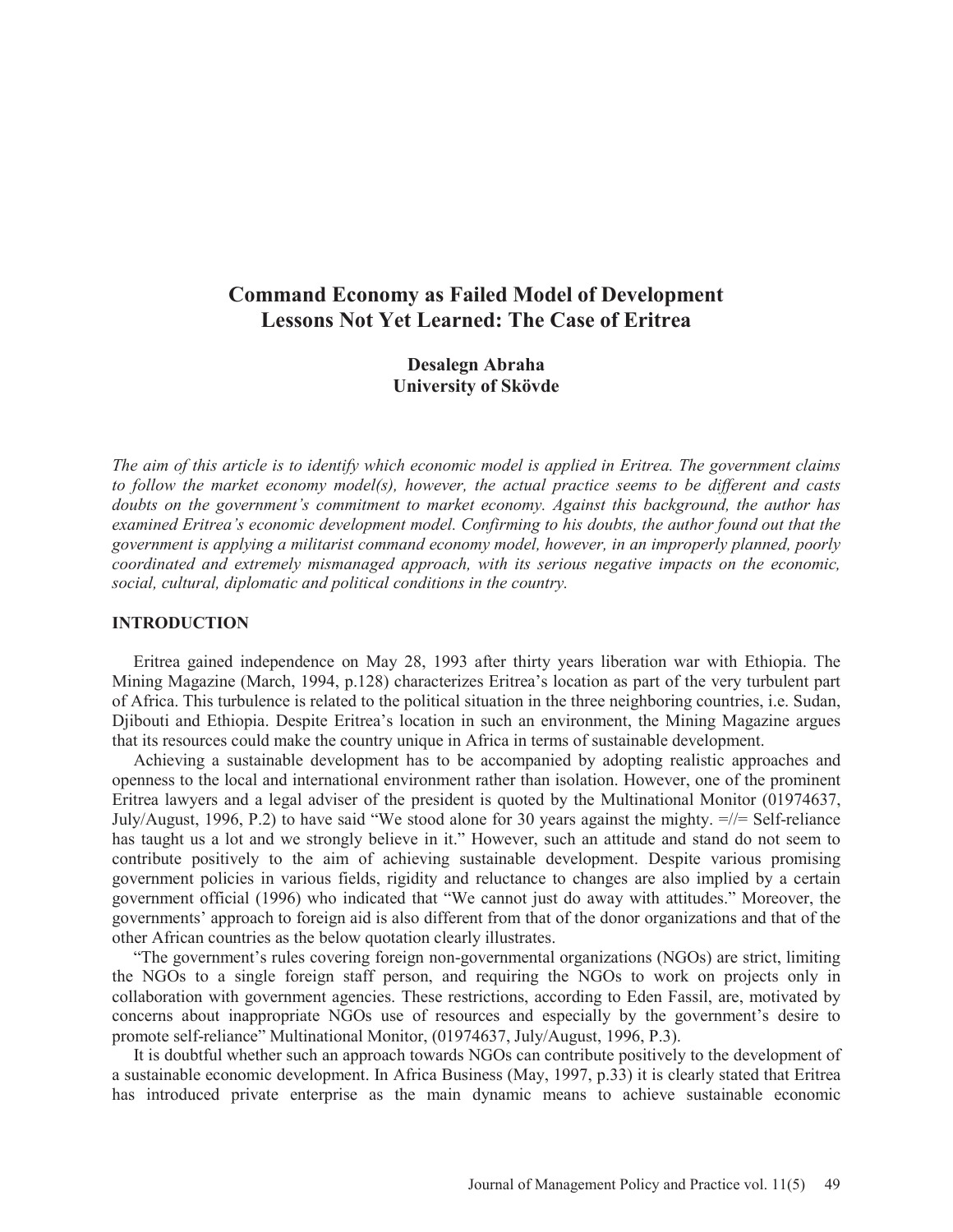development. This view seems to contradict the picture that the various government officials portrayed in the above discussion. Africa Business further claims that the country was geared towards command economy during the liberation struggle. Accordingly, the policies of the government stress self-reliance and private enterprise, two seemingly irreconcilable approaches. Further, the same source indicates that both the public and private sectors have to be encouraged to confirm the principles of the market economy. However, this mode of development requires appropriate economic model adoption and implementation. Considering this position, the main aim of this paper is to discover or find out if an appropriate economic development model is being applied in the Eritrean context.

 In 1994 the party, i.e. the Peoples Front for Democracy and Justice (PFDJ) claims to have demarcated clearly the border line among the party and the government (Economist, 1995, p.1). Accordingly, the ministry of defense took weapons and military vehicles, and the PFDJ took the companies that were established during the armed struggle and all the financial resources and establishing new firms with leftover boats and vehicles. The main goal of this economic policy is to heal the economy destroyed during the war for independence and to regulate market prices. In line with these developments, the party's director of finance has this to say: "The mentality of traders here is to make a tremendous profit at one time. If the traders try to rip off the public and get rich at the expense of everyone else, we make sure commodities are on the market at a reasonable price" (Economist, 00130613, 5/6/95, Vol.335, Issue 7913, p.1).

 In contrast to the picture painted in the Economist above, the government claims to be committed to the private sector growth and development. In Business America (August, 1997), it is said that the government in collaboration with the World Bank, has developed a liberal macroeconomic policy to help the growth of its economic development by investing in the private sector rather than depending on aid. However, the Eritrean economy has deteriorated due to the costs of Eritrean war with Ethiopia (Africa Business, 2001). On top of other several factors, mismanagement of the government has also contributed to the shrinking of the economy. According to the afrol News (2003), macro economic situation declined in 2002. Accordingly, gross international reserves shrunk, actual GDP fell down and inflation was heightened. These developments are said to be the consequences of the war, governance and political difficulties and serious drought. According to the same source, the main causes for the deterioration of the economy are the mismanagement of the government and several other external shocks.

 From the above, it is difficult to clearly see the Eritrean government's model of economic development. This is because in the various sources indicated so far, contradictory and irreconcilable views have been presented about the government's commitment and application of any clear and specific path (model) of economic development. Against this vague picture or background information, this paper endeavors with the help of the author's own knowledge and experience and both secondary and primary data to make an assessment of the Eritrean government's model of economic development. Before presenting the data, it discusses five models of economic development which will be used as basis for the analysis of the empirical data and to make the final judgment of the model of economic development applied.

# **THE VARIOUS ECONOMIC MODELS FOR THE MANAGEMENT OF AN ECONOMY**

 All societies, irrespective of level of economic development at which they find themselves, have faced, and are still facing fundamental economic problems of deciding how to manage their economies in a world of limited resources. The purpose of adopting and implementing a certain economic system is the same. This is the well-being of their societies through economic development and prosperity. With this purpose in view, different governments or societies have followed different paths and applied different economic models relevant to their environment. The main differences in the economic models adopted can be classified into two main categories, i.e. (1) ownership of resources and (2) supremacy in the market. In other words, the two categories relate to who should own resources, i.e., how resources should be allocated among the various forces operating in the market and who should have decision making power about how the market should operate. One of the two possible actors is the state and the second is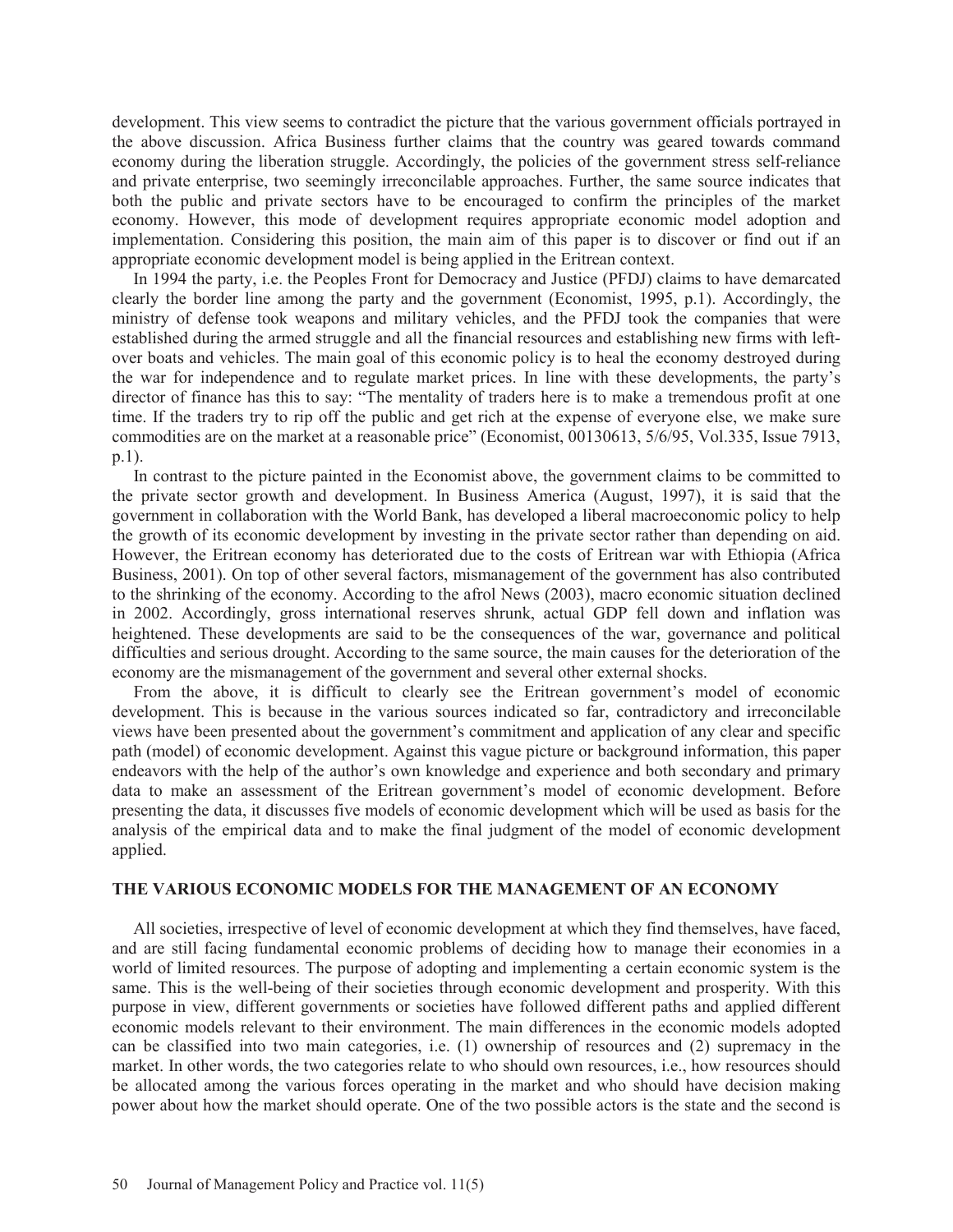the various firms operating in the market, i.e. the business community. According to Sorrensen (1993), the business community and the government are considered as social actors within the private and the public sectors respectively. Differentiating among the different economic models is mainly an issue about the allocation of resources and the division of labor among these two actors. According to Biersteker (1990), the relationships between the government and the market have been described in various varying forms in different periods of time.

 Five economic models have been developed and applied in different economic systems during different periods of time. In discussing each of these five models, the pattern of increased government intervention and decreased market authority or business community (role) in economic systems will be critically analyzed. These models are:

- The Laissez-Faire Economy Model (The Market Economy Model)
- The Mixed Economy Model
- The Partnership Model
- The Public Policy Supremacy Model
- The Central Planning Model

### **The Laissez-Faire Economy Model (The Market Economy Model)**

 The laissez-faire economy is equivalent to the market economy model, where there is no active government intervention in the market. In other words, this model is based on private enterprises interaction without significant government intervention<sup>1</sup>. The structure of the market economy is dynamic, applicable, adaptable and decentralized.

 Eklund (1993, pp. 101-109) defines a market economy as one that is decentralized and coordinated through the interaction among the various actors operating in the market, i.e. it is the various actors in the business community through interaction that determine as to how resources should be allocated, owned and managed. There is no superior government authority that can decide as to how resources should be utilized and the market should be coordinated. Likewise in his work about government business relationships Sorenssen (1993) recommended the least government intervention in the market operating mechanisms. Such an approach is believed to achieve the best results in the market. Smith (1776)  $\&$ Hayek (1944) also stress that if the coordination mechanism of resources allocation is left to the market forces to take care of or to handle, prosperity and development can be achieved.

 In some sectors of the economy, the laissez-faire model might not function properly and can lead to market failures. These are the cases where the price mechanism can be misleading, simply because it does not function for certain goods (Eklund, 1993). Another related problem according to the same source is that sometimes the price mechanism does not reflect all production costs.

 There are two market economies. One is the typical market economy discussed so far in this section and the second is the "socialist market economy". In both cases the market is considered as a mechanism of resources allocation<sup>2</sup>. According to the same source, in a market economy firms make their own decisions in a competitive market and shoulder the responsibility of the results of their policies and actions. It is through the interaction among the various market actors that prices are established and the state applies its macro-economic regulatory role in a way that facilitates the effective functioning of the market instead of creating bottlenecks that block its operations. Whereas in the socialist market economy, the major portion of the market is owned by the public sector, and the rest is owned by the private and individual sectors. However, both the public and the private sectors operate on equal footing, i.e. pure competition is the rule of the game. Production and market coordination are brought into action for the purpose of meeting the need of the entire population. Whereas in the capitalist market economy, ownership is private and the owners of capital are looking after surplus value. Pure competition is also another typical feature of the market economy.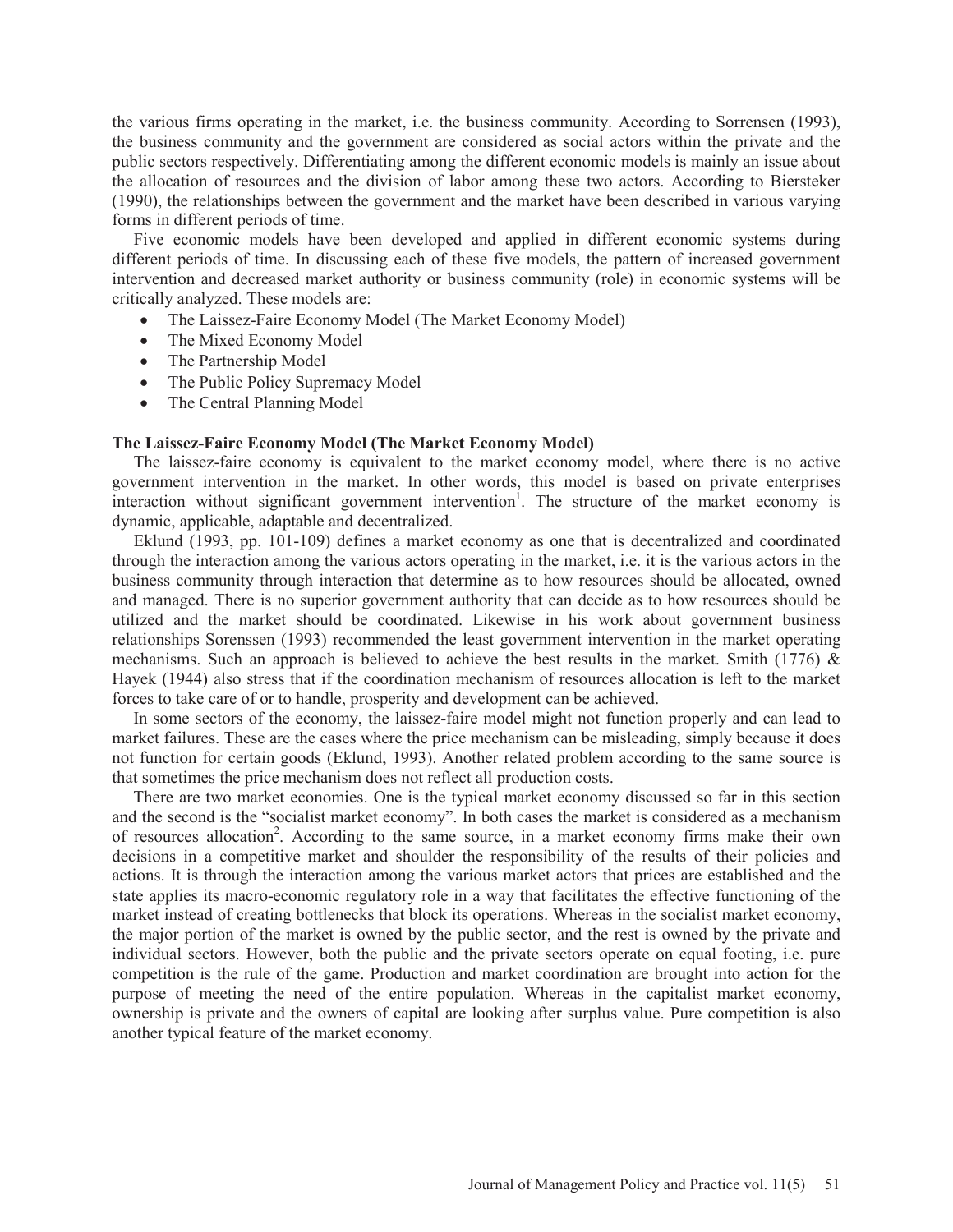### **The Mixed Economy Model**

 Considering market failures that can occur in a pure market economy (laissez-faire economy model), some economists such as Keynes (1936) claimed that government intervention in some sectors of the market is necessary. Such an economic system, where some sectors of the market will be left to operate freely and some other sectors will be regulated by the state, is usually called the mixed economy model. According to this model, a border should be drawn or defined in order to determine the division of labor between the state and the business community, regarding the issues of resources allocation and coordination of the various activities in the market. Who should do what or should be responsible for is determined by the efficiency and effectiveness with which each of the two sectors can perform. The main tenet of the mixed economy model is that certain sectors of the economy can be managed better by the state and certain other sectors can be managed better by the business community. Therefore, each sector should be assigned to shoulder the responsibility of the sector it can perform better, for the well-being of the society and the development of the economy. One of the main criteria to be applied in the allocation of resources and responsibilities is therefore the efficiency factor. Relative to the laissez faire-economy, in this model the state gets an increased role and the business community a decreased role.

 Sorenssen (1993) introduces the MARKET/MANAGEMENT ratio to show the relative power between the state and business community autonomy in the market regulation. Accordingly, if the ratio in one country is large, the business community will be responsible for more functions. However, if the ratio is relatively small, the opposite is the case, i.e., the state performs more functions relative to the business community.

 Eklund (1993) indicating the failures in the market economy model, posits that a pure economy model is difficult to apply and some degree of market autonomy respective government regulation is necessary. With this view he recommends that a mixed economy model would do more service and can lead to better performance of an economy. Accordingly, in the cases where market failures are typical in the market economy model, government intervention and responsibility is required to manage those sectors of the economy.

#### **The Partnership Model**

 In the partnership model, a set of institutions – through interaction and negotiations – find solutions together which can bridge different interests, replace the sharply defined division of labor between the state and the business community which is recommended in the mixed economy model. One of the main tenets of this model is that dialogue and negotiation as distinct from division of labor can lead to a better and higher total efficiency. In the mixed economy, division of labor is stressed, whereas in the partnership model, synergy is believed to yield better results. Cooperation between the state and the business community is highly stressed in this model, to find a mutually satisfactory mode of operations and results in the market. Joint planning, policies, implementation, follow-up and evaluation techniques should be developed to make this model successful in achieving the desired results.

 In very many cases several pure public institutions deal with pure private institutions, whereas in a considerable number of cases institutions are comprised of people from both the private and public sectors and they are formed in collaboration between the state and the business community.

### **The Public Policy Supremacy Model**

 Both in the mixed economy and the partnership models, the relationships between the state and the business community can be said to be horizontal although to a varying degree. Whereas, in the public policy supremacy model the relationship among the state and the business community is hierarchical. In other words, the government is above the private sector and the private sector is subordinate too and is expected to operate based on the decisions and instructions from the state. In this model, the government has more power than the business community and can direct the ownership structure and market operations and coordination mechanisms. Giving more power to the government relative to the business community is believed to lead to a more optimal utilization of resources and efficiency in the market. In most of the cases, government policies and actions are not at all or are to a minimum extent based on or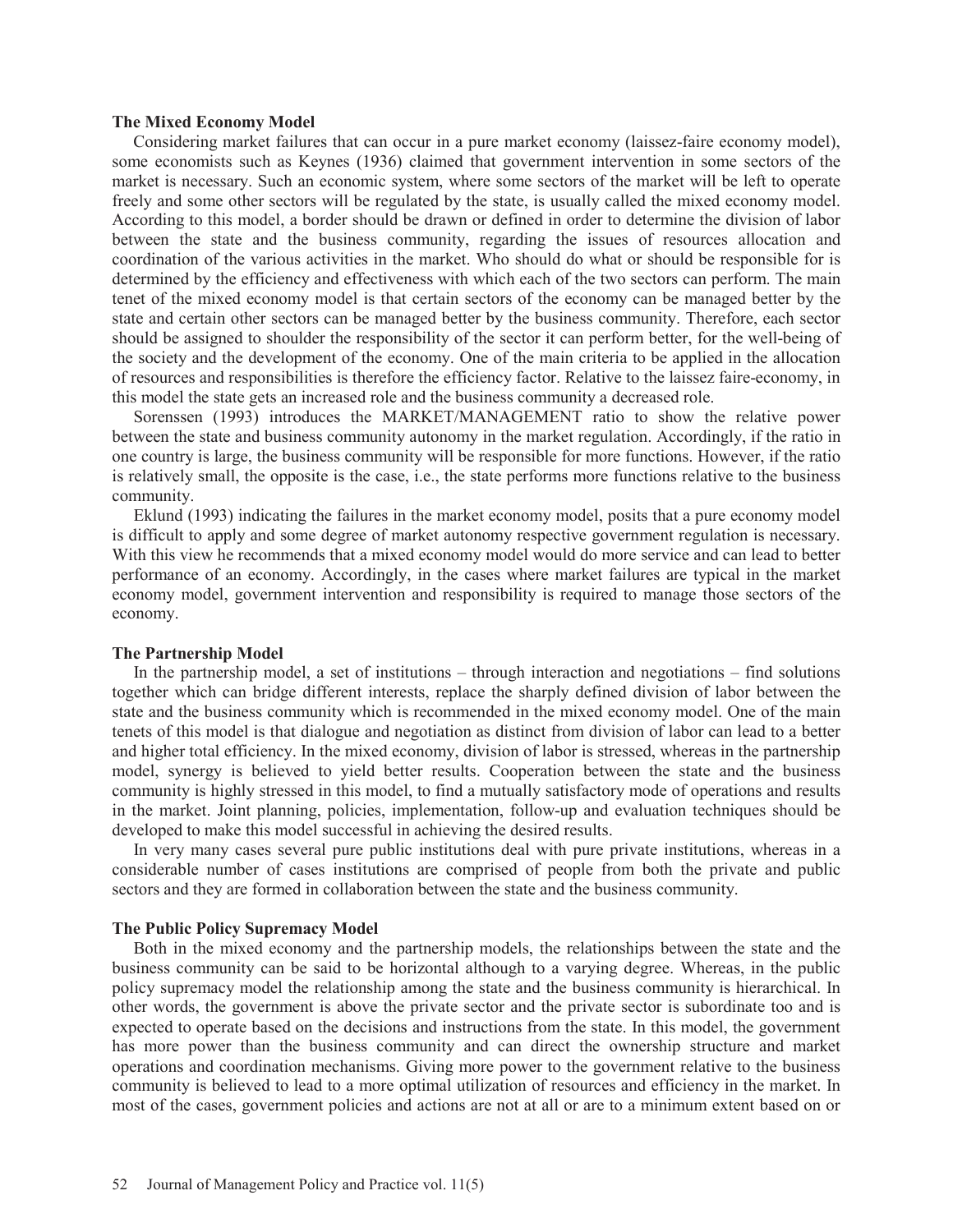integrated into existing business and economics models and theories. The government acts and the private sector or business community reacts. The private sector management and marketing principles and practices are not well understood and they are not seriously taken into consideration in the market.

### **The Central Planning Model (The Command Economy Model)**

It is a central government which guides a command economy<sup>3</sup>. This economic system has failed to achieve the expected results that were set up by those who developed and applied this economic system as a model of development. Briefly, sustainable economic growth, prosperity and even economic security of citizens could not be achieved in those countries where command economy had been applied as a model of economic development. It is in this model that the government plays the strongest role or manages most just the opposite to how the market is said to function according to the laissez-faire model. The centrally planned economy means that one should totally eliminate market economy and the price mechanism and instead one should let the political and administrative decisions to fully control the economy (Eklund, 1993). Accordingly, a central planning body makes all decisions on how resources should be allocated and the market operations should be coordinated. This body will collect and analyze all the necessary information, about which products should be produced, in which quantities and volumes, and with which investment materials and raw materials and finally prepare production order to the companies. In this model one has to take into consideration both the economic and technical factors on one side and political decisions and social priorities on the other. The private sector is minimized in this model if at all it does exist. Most countries have abandoned this old concept of central planning model (command economy model), although some countries still maintain control of few sectors of the economy.

### **MANAGEMENT OF RESOURCES IN INDUSTRIAL MARKETS (NETWORKS)**

 Industrial Networks, see Ford ((ed.) 2002), and specifically industrial markets can be described to be composed of three main variables, i.e. actors, activities and resources. By actors, it is meant the various firms and organizations that operate in the market, which can either be private or public. Activities are the performances of the various actors operating in the market, such as purchasing, production, distribution, sales and marketing. Resources are mainly of three different types, i.e. human, material and financial. In the assessment and the analysis of which of the above models is being followed in Eritrea, a strict attention will be given (i) to the main components (variables) of industrial markets, i.e. actors, activities and resources, and (ii) on how the various resources, i.e. material, financial and human resources are owned, allocated, coordinated and managed in the market.

# **METHODOLOGY OF THE STUDY**

 Three different sources of information are used in this study. These are (i) the author's experience and knowledge of the Eritrean economy, (ii) secondary data collected from the internet and other sources, i.e., written materials such as books and articles and (iii) primary data collected through interviews and used to write the two cases-studies<sup>4</sup>. In presenting both the primary and secondary data, the author has also used his own personal experience and knowledge. Actually, whenever the information from the secondary data matches with the author's knowledge and experience of how the market is structured and functions, sources are intentionally omitted to avoid duplication. Thus, whenever any source is missing in presenting the secondary data (information) about the Eritrean market, it should be taken for granted that the author is the only source.

 The fact that my personal experience and knowledge about the Eritrean market has made it possible to collect relevant information and to check the accuracy of the information collected. This has increased both the validity and reliability of the data collected and the conclusions drawn. In the discussion section, an attempt is done to make an assessment in order to determine the linkage among the five models of economic development and the empirical data of how the market in Eritrea is structured and functions.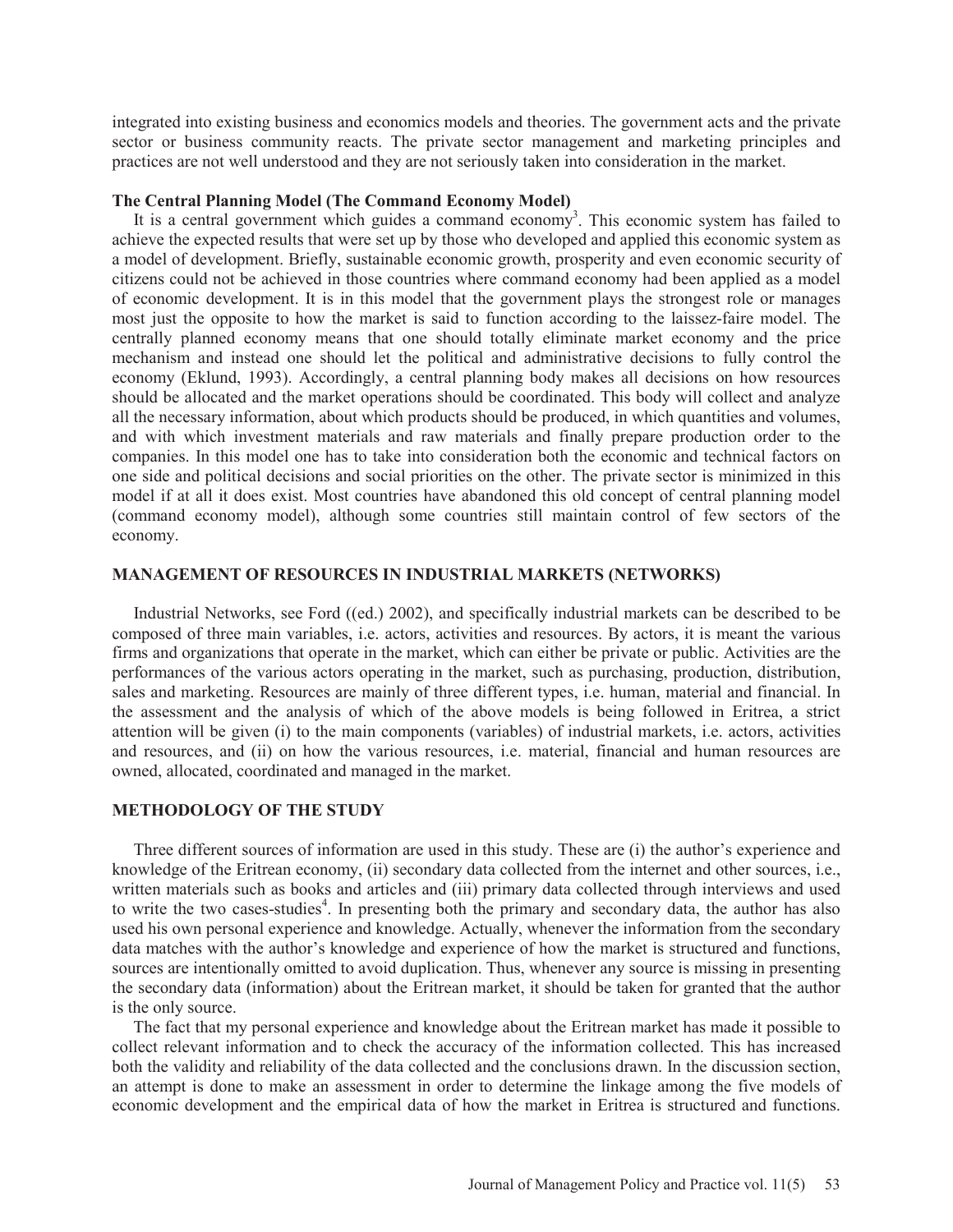The discussion has enabled the author to determine which model is being used in Eritrea and whether this mode of economic development is appropriate or not.

# **THE WORLD BANK, THE INTERNATIONAL MONETARY FUND (IMF'S) AND THE ERITREAN GOVERNMENTS' APPROACH TO THE DEVELOPMENT OF THE ERITREAN ECONOMY**

 The World Bank and the IMF recommendations to the management and development of the Eritrean economy are more or less the same. Even the Eritrean government theoretically claims to have followed/implemented the approach that these international financial institutions recommend, contrary to what it does in practice, i.e. how it interferes, controls and manages the market in particular and the economy in general.

 In a project named as the Eritrean-Private Sector Reconstruction Credit with a Report No. PID7016, Project ID ERPE50356, the Eritrean government's position towards the private sector seems to be positive. According to this source, the private sector development is seen as a driving force for growth in investment, production, exports and employment. Moreover, the government is said to have developed an appropriate incentive framework for the growth of the private sector.

 "A competitive exchange rate system had been introduced; tariff rates have been reduced; a pro-export policy with full foreign exchange retention rights is in place; there are no export taxes; all sectors of the economy are open to foreign and domestic private investors; and the government has a strong commitment to privatizing state-owned institutions" (The Infoshop: The World Bank, November 6, 1998, P.4). This project description is prepared by the Eritrean government, supported and approved by the World Bank of course with some modifications.

 In another document the World Bank defines one of the objectives of the Emergency Reconstruction program-to-be: "The goal of this component is to jumpstart the private sector, especially the formal private sector by providing relief to enterprises that have been particularly affected by the conflict; and by making foreign exchange, which has been particularly scarce, available through the banking system" (Document of the World Bank, Report No. T7396-ER, October 23, 2000, P.18).

 The Washington-based IMF said that Eritrea should act immediately and does need to wait until the border conflict with Ethiopia is solved (Sudan Tribune, Feb. 17, 2005). Further, the IMF recommends that the Eritrean authorities needed to make their policy making more transparent, and to remove unnecessary government controls on the economy. The fund urged the central bank to allow a gradual movement of interest rates and exchange rates toward market-set levels.

 A very clear stand of the IMF regarding the management and development of the Eritrean economy is well stated in the IMF Country Report No. 03/165, June, 2003. Accordingly, "a successful move toward a peacetime economy will also require a reassessment of the role of government and the adoption of policies that could promote the development of the sector. In this regard, there is a need to avoid the dominance of publicly owned or managed enterprises, which could distort competition, hamper market entry, and give rise to new inefficiencies. Similar restraint should be exercised to avoid enacting regulations that could create uncertainty for enterprises, entail an excessive administrative burden, and cast doubts on the authorities' professed commitment to private sector development. In particular the recent, official proclamations, which tighten business licensing procedures and require the submission of business plans, should be reviewed to avoid implementing regulations that could seriously impede expansion of the private sector" (International Monetary Fund Country Report No. 03/165, June 2003, P.21).

 The same source wrote about inflation and cooperation with donors as follows: "Macroeconomic developments in 2002 are a source of considerable concern, and the outlook for 2003 and beyond is subject to much uncertainty. While growth may recover somewhat in 2003, inflation is likely to remain high. The lack of donor financing would lead to a continuation of balance of payments pressures and hamper growth and development because of continued shortages of foreign exchange. It will, therefore,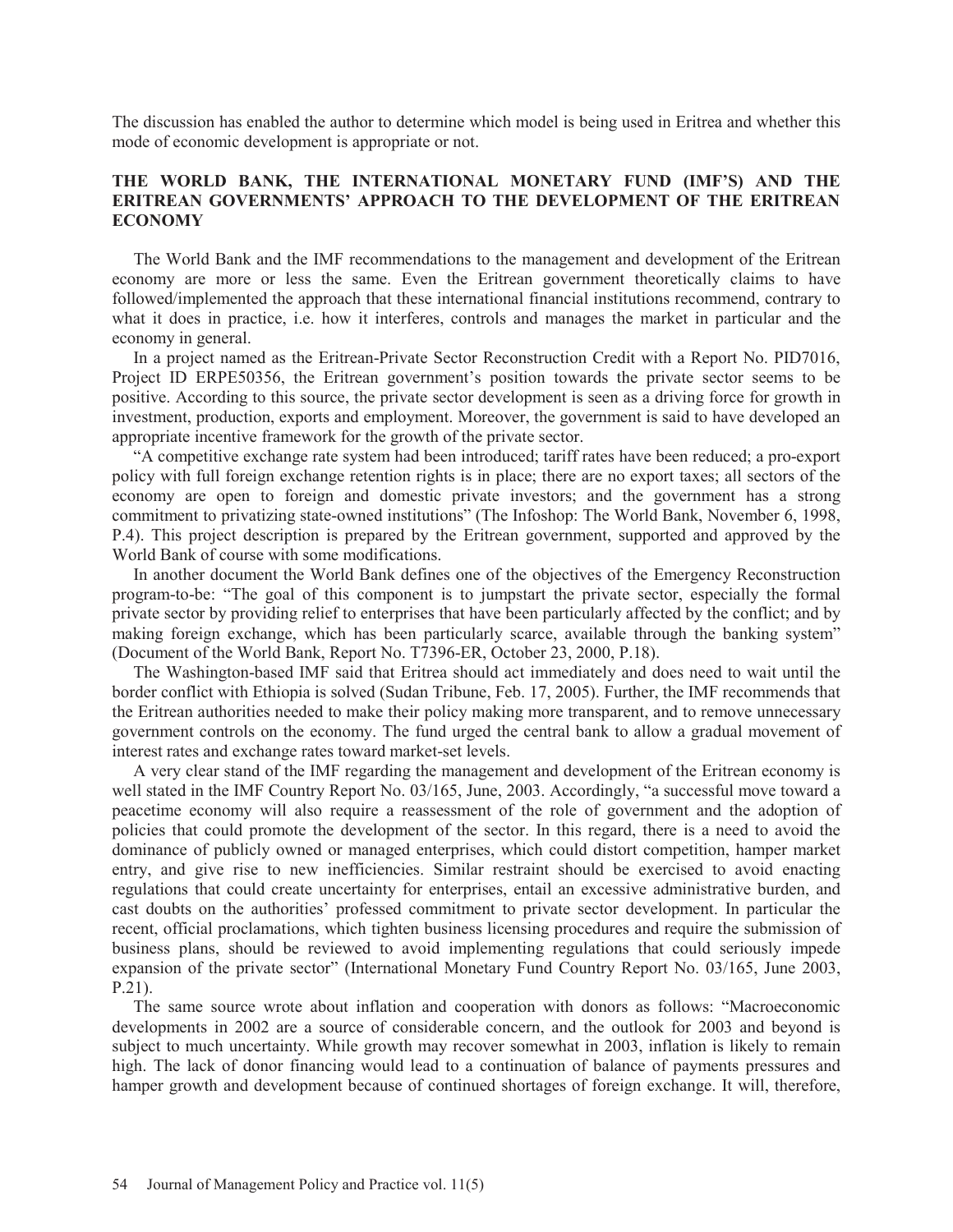be important to reach agreement with the donor community on the governance issues that have so far prevented its full reengagement in the financing of development in the country" (Ibid, P. 21).

 The same source recommends monetary policy and the management of the Bank of Eritrea to be conducted as follows: "Monetary policy and management need to be conducted in a manner that is consistent with the Bank of Eritrea Proclamation. The Bank of Eritrea needs to become an independent partner in the formulation and implementation of the country's economic and financial policies. At the same time, monetary policy should be closely coordinated with fiscal policy, including, notably, with respect to the domestic financing of the budget. Monetary tightening, including a move toward positive real interest rates, needs to be supported by fiscal restraint to achieve the domestic inflation and external balance objectives. In addition, the Bank of Eritrea should develop an adequate monetary policy framework to achieve its objectives of safeguarding the domestic and external value of the national currency. Such a monetary policy framework would need to provide a nominal anchor for the conduct of monetary policy and be consistent with the exchange rate regime to be put in place. In this context, the authorities could benefit from technical assistance from the fund" (Opcit, p.22).

 The IMF also expressed its belief that it is necessary to deal properly to the absence of true competition in the financial sector as it can strongly limit or restrict the efficiency of financial intermediation and private sector development. For this purpose it recommends partnerships and the attraction of foreign banks, and to privatize the dominant financial institutions in commercial banking and the foreign exchange markets. Further, in order to eliminate the resulting restrictions and distortions it recommends the reform of the present dual exchange rate regime. To that end, it recommends for the authorities to establish a flexible market-regulated mechanism for adjusting the official exchange rate to the levels of the market and to achieve the unification of the rates by a gradual removal of the exiting exchange restrictions on current transactions, and to eliminate its restrictive and distortionary features. The IMF further recommends higher fiscal transparency and accountability; and an open debate and regular publication of the budget. It should also allow an effective cooperation and dialogue within the government, and between the government and the private sector which are all critical for a participatory policy process. The need for the establishment and regular publication of timely and reliable key statistics is also emphasized.

#### **EMPIRICAL EVIDENCE**

#### **Sources of Model Failure Based on the Author's Experience and Knowledge**

 To give an understanding of the Eritrean economic model, first some facts that cast light in the circumstances in which the model will be applied and presented.

### *The Structure of the Eritrean Economy*

 As may be observed from the three sources being utilized in this paper, the government is one of the main actors in the economy as economy and market regulator, as a policy maker, as a controller, as an implementer of its policies and plans, as a decision maker, as producer, as a customer, as a consumer and in any other form of physical presence it considers its presence will be to its advantage. It also performs various types of activities as it occupies the position of a key actor in various sectors of the economy. It is engaged in production, purchasing, distribution, marketing, sales, logistics, marketing research and any other market activity that should be carried out in accordance with the various positions it maintains in the economy of the country.

 Almost all essential resources, i.e. materials, financial and human resources are owned and strictly controlled by the state. For the material resources such as land, the government declared that it is owned by the state without consulting and the consent of the legal owners i.e., the people. It does distribute and sell land anywhere in the country without consulting the owners. Financial resources can be described both in terms of local and foreign currency. The state has full and complete access and control of resources in terms of hard currency as it has under its complete control the foreign accounts. The case is also the same in the domestic market and it is changing towards a monopolistic position by the state. The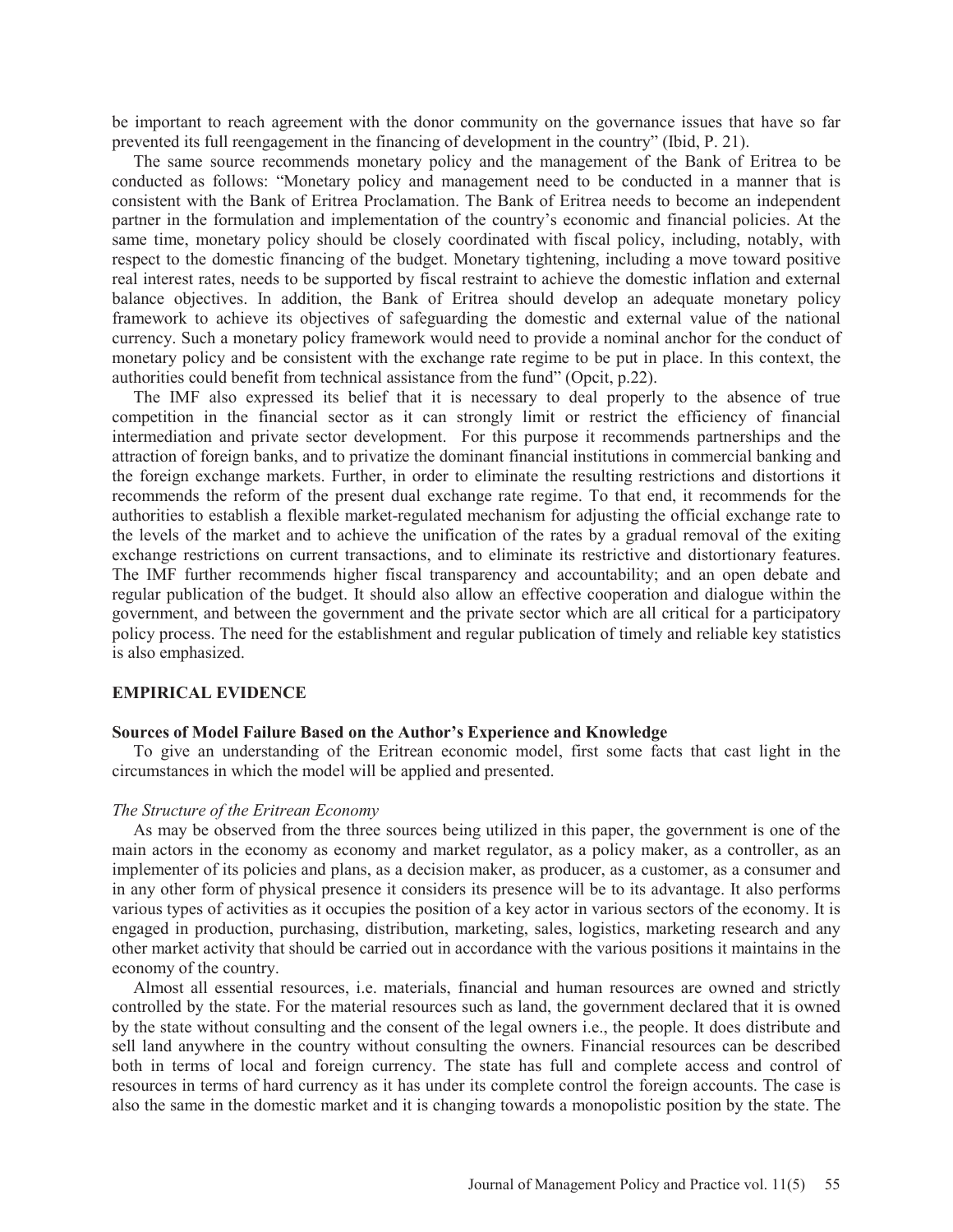case of the human resources is also more or less the same as that of the material and financial resources. The state can mobilize and utilize any human resources in the country in any manner it considers it to fit its plans and objectives. It would not be far from the truth to state that the government has nationalized almost all productive manpower in the country. A great portion of this resource is being mismanaged by the state and the remuneration it receives does not constitute any significant or meaningful purchasing power in the hyperinflation which is a common feature of the Eritrean economy.

### *Importation Problem in Eritrea*

 There is excessive government intervention and control in the market and even worse than that, there is plain ignorance of the dynamics of the free market. One of the critical problems faced by businessmen in Eritrea is the delay and bottlenecks created in getting an import license application processed, granted and at the same time the delay in importation due to mass cancellation of business licenses by the Ministry of Trade. There is hyperinflation in Eritrea and one of the main causes can be the acute shortage of goods and services in the market associated with the importation problem.

 There is also another disadvantage for private firms, which at the same time helps the Peoples Front for Democracy and Justice (PFDJ) owned enterprises to develop a strong position in the market. This is how the government handles imports financed by foreign currencies from the parallel market at an exchange rate about 70 % higher than the rate applied in the official market. A case in point is that of the firm which imported cement. The cement was taken by the government to one of its projects as ordered by President Isaias and the private firm, whose name is withheld, was refunded in local currency by the amount calculated on the official exchange rate, which is 42 % lower than the black market rate Gedab Investigative Report (Nov. 5, 2003).

### *The Mismanagement of Foreign Exchange*

 It is only the state-owned banks which manage foreign exchange services in Eritrea currently. Like in any other developing country there is an acute shortage of foreign currency in Eritrea. The shortage of foreign currency has created both the black market and the official exchange rate market. It helps the government to control the market and to create a favorable atmosphere and competitive advantage for the PFDJ-owned economic institutions. The PFDJ-owned enterprises get the necessary foreign currency first and at a favorable rate relative to the private sector and this enables them to import and sell their goods at a lower price relative to firms in the private sector. This situation causes a real competitive disadvantage for the private firms. At a certain period of time, foreign currency might not be allocated to private firms, which makes importation impossible, and in such circumstances it is very easy for the PFDJ economic institutions to dominate or, to some extent, to monopolize the market.

 Recently, the government has issued a proclamation that does not allow citizens to keep and to conduct transactions in any foreign currency (News Asmarino.Com – Front Page-filer/041105\_2.htm). This was in addition to the new rule which was issued in January, 2005 aimed to freeze the foreign currency accounts of Eritreans at the Commercial Bank of Eritrea (CBE). These rules and regulations victimized the factories in Eritrea as they resulted in an acute shortage of hard currency and the factories could not import the raw materials they needed from abroad to carry out their daily operations. According to the same source, the authorities ordered all the private foreign exchange bureaus to cease operations and froze all the import-export licenses. Consequently, two government-owned financial institutions, i.e. Himbol Financial Services and CBE have monopolized all the financial exchange transactions in the country.

### *Ignorance of the Dynamics of a Free Market*

 There is no fair competition in the Eritrean market and the various market forces are not in action to operate and interact freely, due to excessive government control and incompetent intervention. There is some degree of competition among the private and public sectors, although it is difficult and does not make too much sense to believe in the existence of a significant private sector in Eritrea. The private sector is incapacitated by the various government policies and actions in order to benefit the PFDJ-owned economic institutions, i.e. public-owned<sup>5</sup> or state-owned and run enterprises. The reason why, the author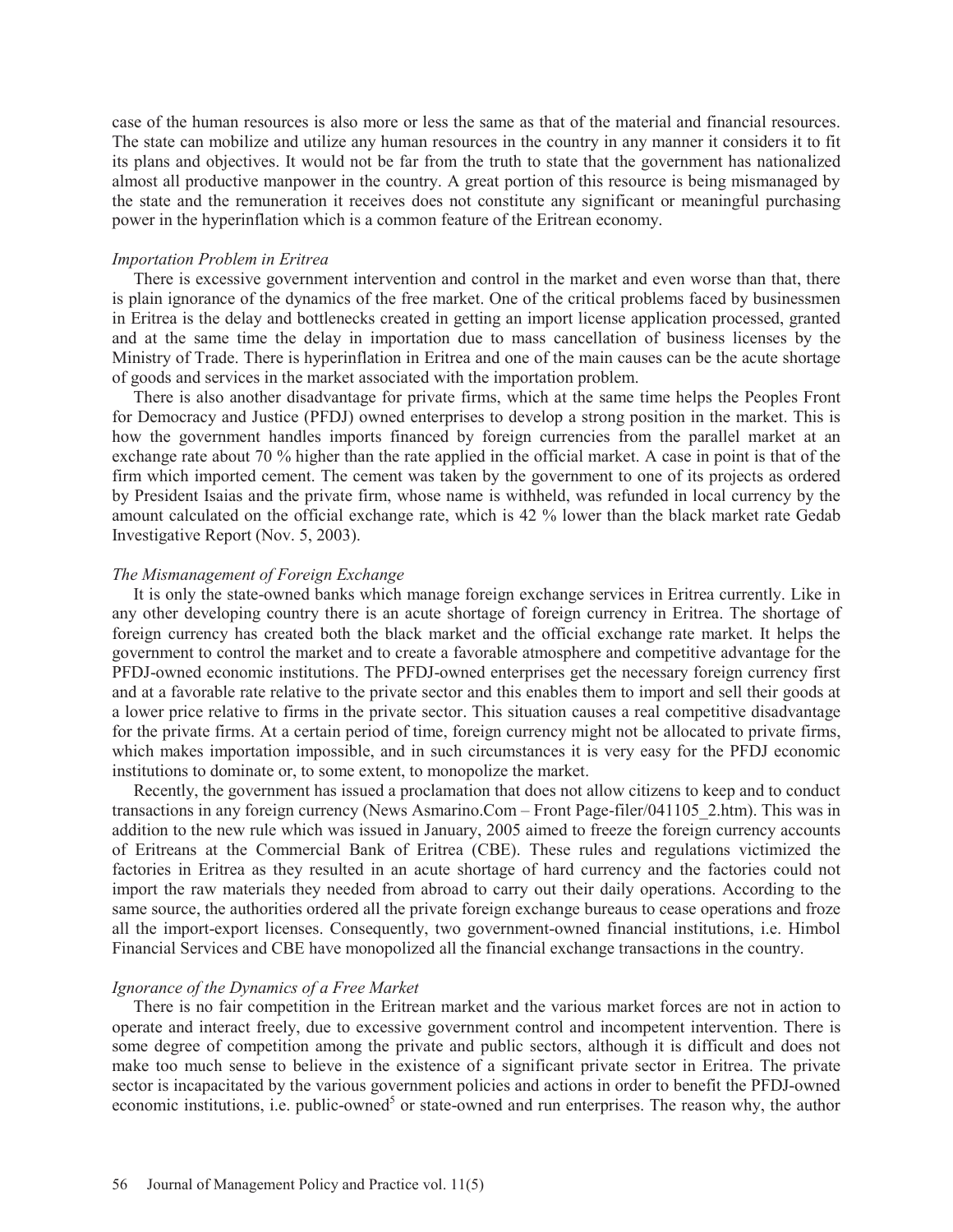prefers to call them state-owned enterprises is not because they are owned by the people<sup>6</sup>, it is only because they reap the benefits and get any support at the disposal of the state. They are not owned by the private sector and are not managed by the private sector marketing and management principles and practices. They are financed by the government and can use whatever resources the government owns without restrictions, accountability and control. The excessive support they get from the government and the authority they have to use whatever resource is owned by the government and the people has helped the PFDJ-owned economic enterprises to dominate the various sectors of the economy and have a monopolistic position in some sectors of the economy.

 Not only that there is some sort of state determined competition between the public and private sector. However, there is also unfair competition among the state-owned enterprises. This competition is not left for the various actors in the market to fight for recruiting customers and the gaining of market share, but like the other form of competition discussed above, it is determined by the top-down instructions from the government officials. The state-owned enterprises do not compete on equal footing. In this case, one of the "Mass Organizations" economic institutions seems to be losing as it is in the process of being swallowed by other government-owned economic institutions, by the orders given by one of the top army commanders who is in charge of the Central Region<sup>7</sup>.

 Moreover, another main factor that helps the PFDJ economic institutions to build competitive edge is that they are exempted from paying government taxes like the other private enterprises (Seyoum,  $2001$ )<sup>8</sup>. On top of that, they can utilize government transportation and storage facilities and they can conscript any manpower freely without paying any remuneration or compensating at a very low rate.

#### **Secondary Sources of Information**

#### *The Economic Institutions of the Peoples Front for Democracy and Justice (PFDJ)*<sup>9</sup>

 These are the economic institutions dominating the Eritrean economy and which the ruling party (PFDJ) calls private enterprises. To claim that these are private institutions is very unrealistic and far from the truth. In the Gedab Investigating Report (Nov 5, 2003), three categories of PFDJ-owned economic institutions are mentioned. The historical development of these satellite organizations, the process of their formation and the way they are managed as described in detail hereunder, clearly show that they are owned, financed, subsidized and supported by the government directly and indirectly. They are stateowned enterprises; however, the ruling party calls them private enterprises, which is not only the case but misleading. One of the main resources that the PFDJ- owned economic institutions are exploiting and mismanaging is the free labor of the youth which are languishing in trenches in their projects in the name of the so called "National Service" program which was recently baptized as the "Warsay-Yekaalo" project. This is similar to the national campaign programs which were carried out in the various excommunist countries, which have not contributed anything to economic development in those countries, expect the waste and mismanagement of resources. Moreover, these campaign programs have resulted in economically, socially and politically insurmountable consequences. For the Eritrean "National Service" or the "Warsay-Yekaalo" project to help in the development of the country, the government has to put focus on all essential resources, i.e. the human, material and financial resources. However, this seems to be unlikely as in the case of the human resources, the participants are being trained to serve the state machinery rather than to develop their competence and cognitive thinking. Moreover, the mismanagement of the financial and material resources is also discussed in detail in different parts of this article.

 In March 2005, the PFDJ decided to establish inside and outside Asmara about fifty state-owned food shops with the aim of making the distribution of staples efficient (Africa News, 18/03/05).

### **The Red Sea Trading Corporation (RSTC)**

 The RSTC was founded in 1983 with a capital of US\$14,000 and used to distribute sugar and clothing to the liberated areas in Eritrea (The Economist, 05/06/1995). In another related source, the RSTC was founded around the mid of 1980s by the Eritrean Peoples Liberation Front (EPLF) to collect funds and buy necessities for the liberation fighters. Later, it started to buy and supply food items to the Eritreans, which were displaced from their homes and were living in the liberated and semi-liberated areas.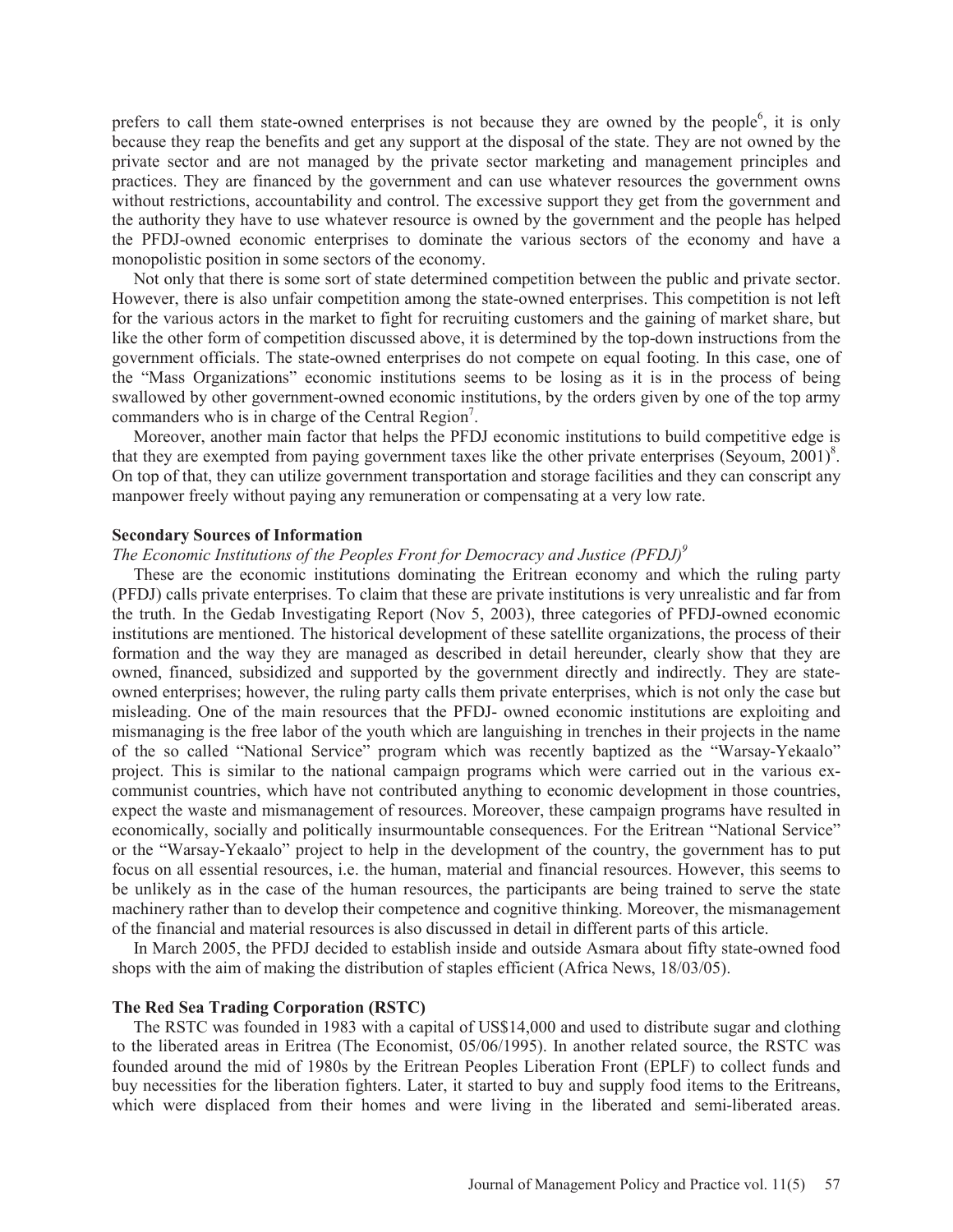Thereafter, it started to support various industries, mainly transportation; Gedab Investigative Report (Nov.5, 2003).

 According to the same source, after Eritrea's independence the RSTC, which is the PFDJ's economic arm, was decided to be restructured as a trust and to operate in all areas of the economy, which is a clear indication that the ruling party wanted to participate actively in all sectors of the economy. In 1994, the EPLF declared that Eritrea's economy had to be a market economy and the government would play a dominant role in this market economy. The role of the government was justified, among other things, by the following motives: (i) to protect the new nation from various types of businessmen and (ii) to be the source of income to the veterans and orphans of the three-decade-old armed struggle. Consequently, during this period of time (1994) the government was selling almost everything from cement to cordless/wireless telephones with a capital of US\$ 25 million.

 RSTC controls a major portion and has a strong position in various industries, such as the banking and currency exchange industry, the insurance industry, the transportation industry, the publishing and publication industry, the manufacturing and IT industry, the hospitality and tourism industry.

#### **The Second Group of Public Economic Agencies**

 These are the economic institutions which are run by the youth, women and workers associations. The National Union of Eritrean Youth and Students (NUEYS) is the organization that established and manages the largest companies which fall under this category, Gedab Investigative Report (Nov.5, 2003). The specific companies that can be mentioned here are the national Raymok Lottery, Private shipping lines and its own publishing firm. According to the same source, these economic agencies are the strongest competitors of the RSTC. The Raimoc Lottery was one of the main sources of revenues of those institutions. However, they were instructed by the authorities to hand over their cash cow and its services to the Ministry of Finance. The main reason was because those institutions were considered to be strong competitors by the authorities in question.

# **A Group in the Ministry of Defense Enters the Eritrean Market**

 These are a group of commanders which are new entrants and a third category of competitors in addition to the RSTC and "Mass Organizations", Gedab Investigative Report (Nov.5, 2003). This group as an actor in the economic life of the country started some years ago in a small scale and it is operating nowadays in many sectors of the economy. According to the same report, the main plantations run by the commanders, being Sawa and Af-Himbol every army division runs large agricultural projects. Sales from the agricultural products are collected directly by the commanders in the name of their divisions. These actors in the market are also taking whatever is not done by the RSTC in the construction industry, making competition complicated and stiffer to the few contractors in the private sector of the market. The same situation is being developed in the fishery industry. After taking over from the ministry of fisheries and the few private sector individuals, the Navy has now taken complete control of both the investment and commercial operations of the marine sector. Corruption has reached its highest level in this sector of the market.

### **EMPIRICAL STUDIES GATHERED THROUGH INTERVIEWS**

# **Sgalet Clearing and Forwarding Enterprise (SC&FE)<sup>10</sup>**

 This firm was granted operating license by the end of 1996 and started to operate in the beginning of 1997. The main purpose of the firm was to provide clearing and forwarding services of firms engaged in imports and exports.

 By the time the SC&FE was established, it was a government-owned firm by name Maritime Shipping Lines Corporation (MSLC) which was having a dominant position or a majority market share in this sector of the market. MSLC was established in 1975 by the military government in Ethiopia when the government nationalized all private companies which were operating in the free Eritrean market during Haile Selassies' regime. Until 1975 MSLC was operating as a single private firm in the Eritrean free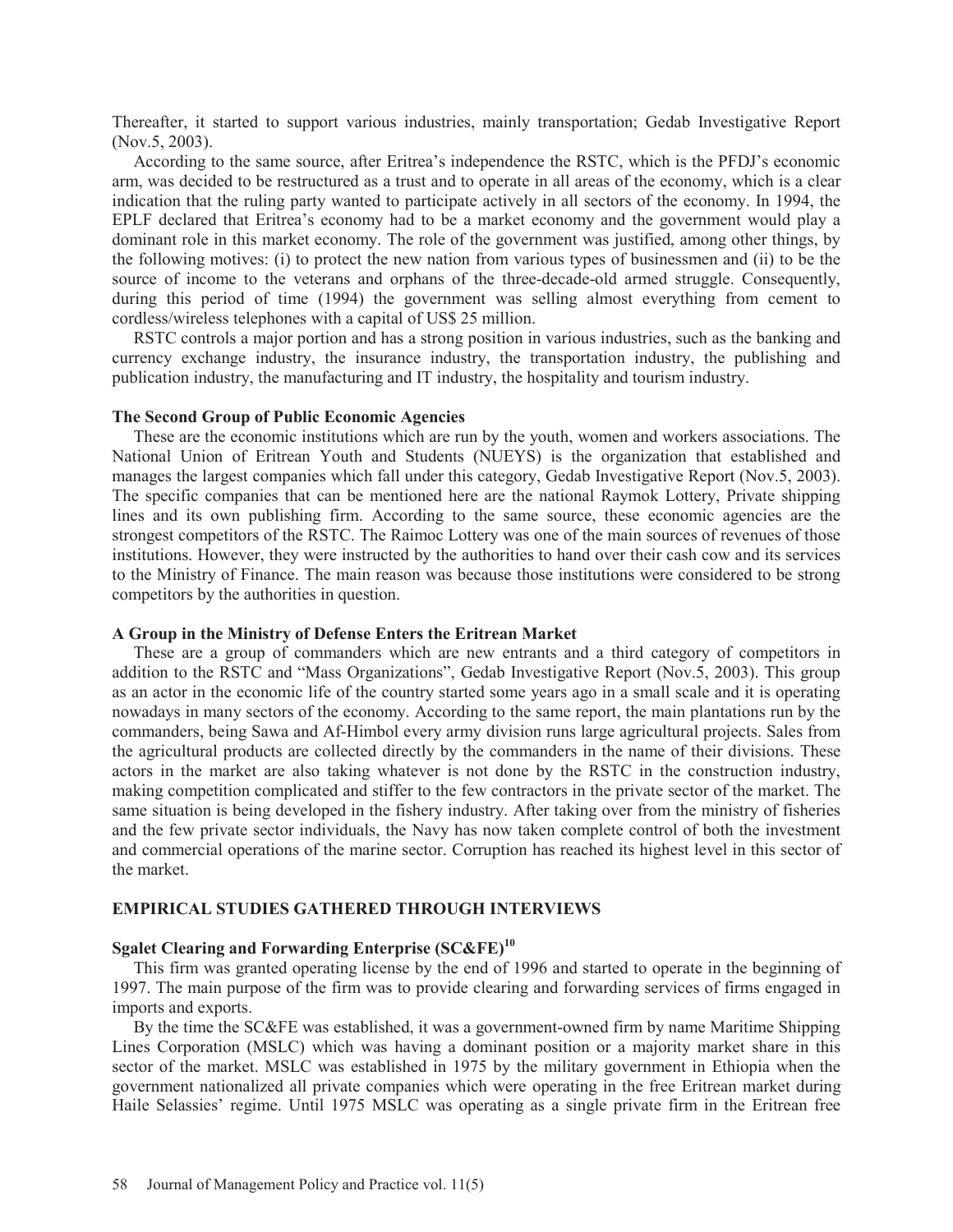market on equal footing with other firms. Following the downfall of Haile Selassies' regime, the Ethiopian Military Government (EMG), i.e. the Dergue took power and declared Ethiopia to be a socialist state. In line with its Marxist and Leninist ideology, EMG nationalized all private firms which were operating in the relatively free Eritrean market and established various government-owned corporations to run the Ethiopian economy in the various sectors of the market. MSLC was also established in this historical and critical juncture to play a monopolistic role in the clearing and forwarding sector of the Eritrean market<sup>11</sup>. It maintained its monopolistic position until the independence of Eritrea in 1991. After independence the Eritrean government inherited all the firms which were owned by the EMG. MSLC was also one of those corporations which continued to operate as one of the Eritrean government-owned firms after independence. It also maintained its monopolistic position for a short period of time and at the same time the Eritrean government issued licenses for private firms to get engaged in the clearing and forwarding sector of the Eritrean economy. It was during this period of time that the SC&FE was granted operation license in 1996. However, as the MSLC enjoyed several years of experience, enormous competence, local and international networks and full government support and supply and access of whatever resources it needed and lacked in its operations, the newly established private firms could not threaten its monopolistic position in the market. All private and government-owned firms, which were buying clearing and forwarding services from MSLC, were directly and indirectly influenced to continue to use MSLC as the only source of these services by the various government authorities. However, in due course of time some changes were observed which were not to the advantage of the government and the firms it owns.

### **The Red Sea Clearing and Forwarding Corporation (RSC&FC)**

 Around 1995 the government decided to establish the RSC&FC to conduct clearing and forwarding services. There were various reasons for such a decision. First, several NGOs and aid organizations were accusing the government of dominating this sector of the market as the MSLC was owned and controlled by the state. This is because that does not encourage the private sector to get developed, although the government was claiming that it is committed to market economy. Therefore, to show its superficial commitment to the private sector which is not true, the government established the RSC&FC and gave it the responsibility of the clearing and forwarding services. It presented the RSC&FC as a private firm although it was 100% owned by the PFDJ, which is the ruling party, in order to convince (show) both the Eritrean community and the outside world that it was following the market economy model and at the same time it was creating the private sector. Second, the government was not fully satisfied with the performance of the MSLC services. Third, to have a full control of the market and for some other reasons which were not officially declared, it decided to establish the RSC&FC as a private firm. Both the MSLC and RSC&FC being government-owned, the following division of labor was done among them. The MSLC should perform only shipping services and the RSC&FC should be in charge of the clearing and forwarding services.

 RSC&FC inherited what MSLC was doing. In addition to that, as all the mass organizations and governmental institutions and associations were also performing trade activities, they were instructed to give the clearing and forwarding services of their imports and exports to the RSC&FC. On top of these broad ranges or complete coverage of client relationships, the RSC&FC had the following advantages: tax exemption, free insurance services, free transportation facilities, almost free storage facilities and whatever assistance it needed and the government had at its disposal.

### **Changes and Developments in the Market**

 Some of the private firms which were buying clearing and forwarding services from the MSLC in 1997 started to shift to the private and newly established firms. Those firms found out that the newly established clearing firms could provide efficient and immediate services which were observed to be superior to that of the MSCLC. These developments started to threaten MSLC's position in the market and the government was forced to take measures to control the developments.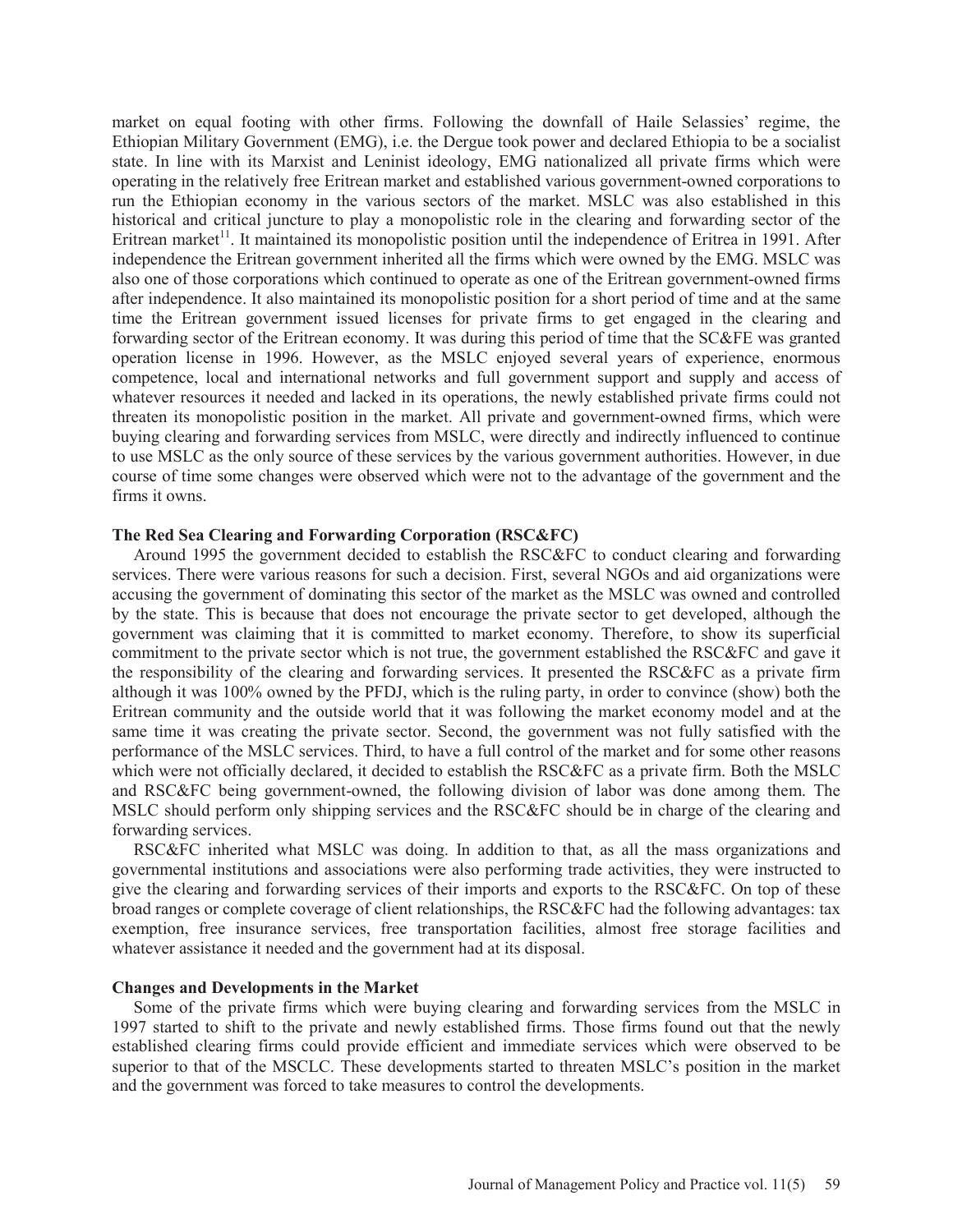It was SC&FE that took the initiative to the relationship with the private firms. However, SC&FE performed the functions in a time and money saving way and provided a superior service relative to that of the MSCLC. Observing the significant differences in services performance, one big import and export company gave all its clearing and forwarding services to SC&FE replacing the MSLC. Another government-owned organization which was also giving its clearing and forwarding services to MSLC was dissatisfied by its operations. This organization also gave its work to SC&FE and was satisfied by its services and gave 100 % of its services to SC&FE. The manager of the firm was instructed by the authorities to give its clearing services to the state-owned company MSLC instead of giving them to SC&FE. However, as MSLC was not performing its duty properly, he refused to follow the instructions given by the authorities, despite of the repeated instructions.

 As the authorities did not appreciate these developments, they tried to create certain inconveniencies in the operations of SC&FE so that the quality of its services and operations would be depreciated. However, they were not successful and the SC&FE continued with its efficient operations and kept the customers satisfied.

 Around the mid of 1998, MSLC stopped clearing and focused on shipping activities. This development helped the private firms to get the duty which were performed by the MSLC. SC&FE also got the services of the Eritrean Relief Association which was not appreciated by the government. At this critical juncture, the Eritrean Relief Association received a very clear instruction from its commissioner, that all the clearing and forwarding activities of the Eritrean Relief Association (ERA) should be done by the RSC&FC and the ERA should stop giving to SC&FE clearing and forwarding duties. According to the commissioner, the circular did not concern the ERA and SC&FE relationship only, however, all clearing and forwarding activities of all governmental and public institutions should be assigned to RSC&FC and no duty should be performed by any private clearing and forwarding firm according to the circular. From that date onwards neither SC&FE nor any other private firm was assigned to do any clearing and forwarding services to any of the state-owned and public firms and organizations, including the NGOs and other aid organizations.

#### **The Ministry of Defense in Clearing and Forwarding Services**

 During this critical juncture, the Ministry of Defense established its own clearing and forwarding enterprise and started to operate immediately. The main clients of its services were (i) the ministry by itself as it was doing foreign purchases through its own purchasers (ii) the ministry by itself for purchases which were done by other independent importers and (iii) other state-owned and private firms.

#### **Pricing in the Market**

 The state claims the Eritrean market to be a free market. The various actors, i.e. clearing and forwarding firms in this sector were applying a very expensive price which was set up by MSLC. This price ceiling was applied by RSC&FC and its clients did not have any other choice rather than accept it. In other words, the clients which were buying clearing and forwarding services from RSC&FC did not have any other alternative rather than accept this high price, as they were allowed neither to select or choose their own suppliers for these services nor to determine the prices through negotiation. Sometimes prices were pressed down in the cases of bidding. The winner did not have the chance to get such services unless he reduced his prices considerably as such bids were highly competitive. In such cases prices were not more than 40 or 50 % of the price levels which were set up by the PFDJ economic institutions. These are the cases in which competition among the various actors determines the prices to be applied. However, such cases were very rare and a very minor part of the whole market. In other words, it is not very common as the business and market operations were dominated by the PFDJ economic institutions, such as RSC&FC and MSLC in collaboration with the concerned government authorities.

# **Hidri Swuat Share Company (HSSC)<sup>12</sup>**

 HSSC was established in 1995 by Eritreans' living in the Diaspora. The main purpose of its establishment was to produce construction materials, specifically marble and roofing-tiles on the first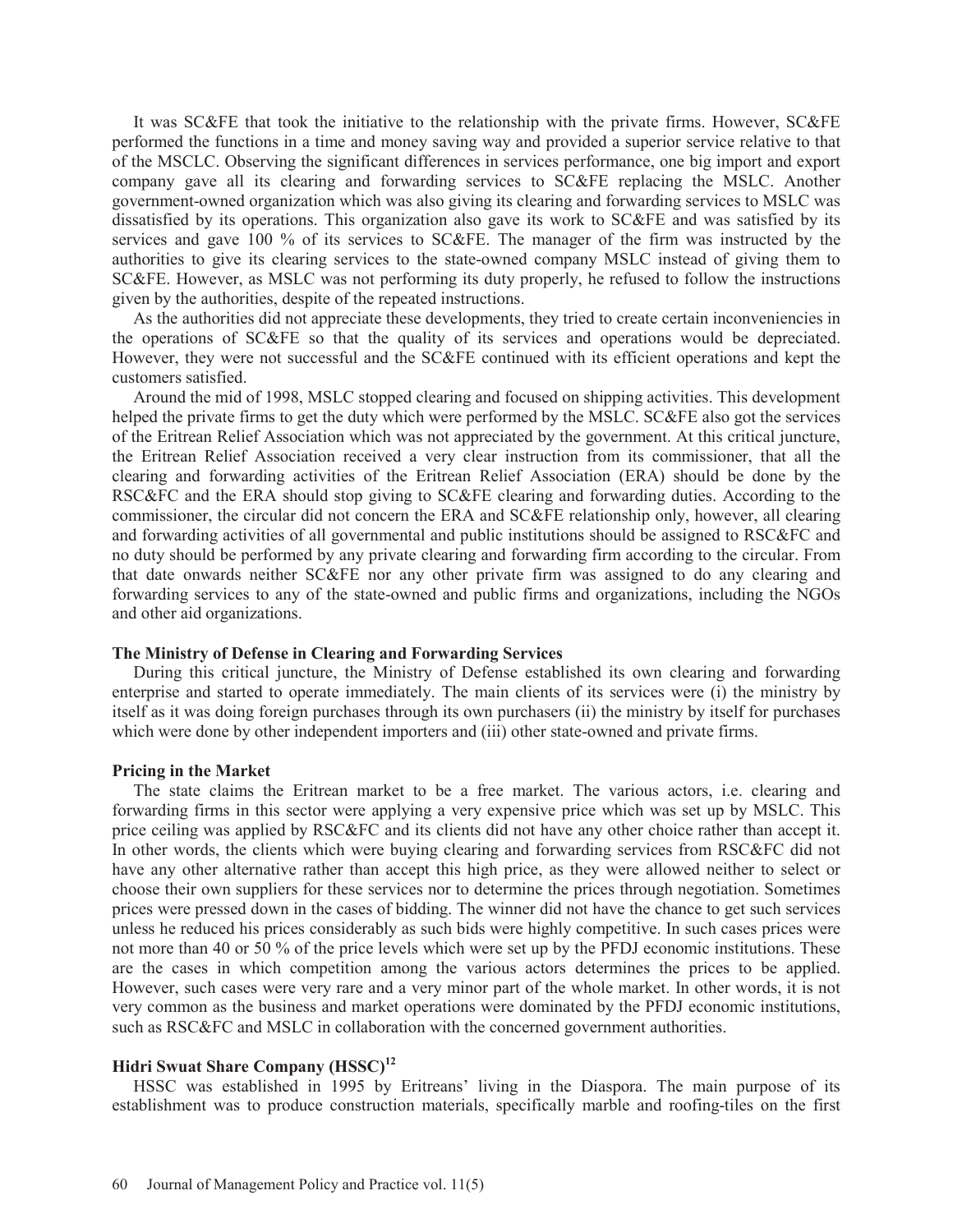stage as well as bricks on the second stage. The other long-range objective of the company, i.e. on the third stage was to open a technical school. The objectives set for the first stage could not be implemented as there was no qualified manpower to produce roofing-tiles and marbles. Consequently, the company did not have any other choice rather than start with the objectives set for the second stage. In order to overcome the problem of the shortage of qualified and skilled manpower to produce roofing-tiles and marble, it decided to plan and implement manpower development project in collaboration with SIDA.

### **Financing**

 During the establishment the company had a capital of four million Ethiopian birr, i.e. the local currency that was used in Eritrea at that time as Eritrea did not have its own currency. As this capital was not adequate for the company to carry out the objectives which were set in three different consecutive stages, it planned to borrow about seven million local currencies from a local Eritrean bank. It was really a time and resources consuming process to get the fund application processed and it finally turned out to be a real problem to borrow money from the local bank. Several reasons were given by the bank to get the decision delayed and to finally reject the application. First, the company was not considered to be seriously engaged in the stated business (objective). Second, there were too many shareholders and the bank was of the opinion that it would be difficult to deal with all of them. Third and one of the main reasons for rejecting the application was that the company did not have a general manager. It took about one year for HSSC to do feasibility studies with the help of local consultants and to follow-up the application. However, the application was finally rejected. Finally, the Eritrean authorities were asked to buy shares from the company, however the request was refused.

## **Developments after the Border War with Ethiopia**

 It is already mentioned that the company started its operations with the objectives set for the second stage, as the first stage objectives could not be implemented due to the absence of qualified manpower. During the early stage of its operations, HSSC was allowed to buy cement from the Massawa Cement Factory which is state-owned. Later, the company was instructed to buy cement from RSTC at a very high price which was double or triple the amount charged by the cement factory. The difference was a commission or a margin for the PFDJ run and owned corporation, RSTC, which was providing distribution services. This made the price of the main raw material cement very expensive which had a direct impact on the production costs and the price of the final product. HSSC was not allowed to buy cement from the factory in Massawa directly, as the RSTC was involved as an intermediary unnecessarily.

Later, when the company started to produce marble, it was allowed to buy cement from Massawa cement factory directly. This was the time when the state-owned enterprises started to buy marble from HSSC (final product) and it found out that it was very cheap. The other related problem to HSSC operations was that RSTC was importing the same products as that of HSSC and it was selling them in the market at a very low price relative to that of HSSC. This clearly indicates that they did not offer any protection or incentive for local private producers. It was during this stage of its operations that the war started and all the skilled and unskilled people working with the company were taken into the war front creating a real problem and bottleneck in its operations.

# **Competition and Availability of Raw Materials**

 There were other private local competitors in the market; however they had a very limited capacity. Competition was very strong in the market and most of them closed due to the shortage of supply of cement and skilled manpower. The problem due to the shortage of cement in the local market could be dealt with by importing cement in large quantities. This was not easily implemented for two main reasons. First, there was and still there is a shortage of foreign currency in the local market. Whatever is available is allocated to the PFDJ and other state-owned economic institutions. Second, the government first imports large quantities of cement and sells it at favorable (profitable) prices. Thereafter, when the market is saturated and it has created surplus in the market by whatever is left over from its imports, it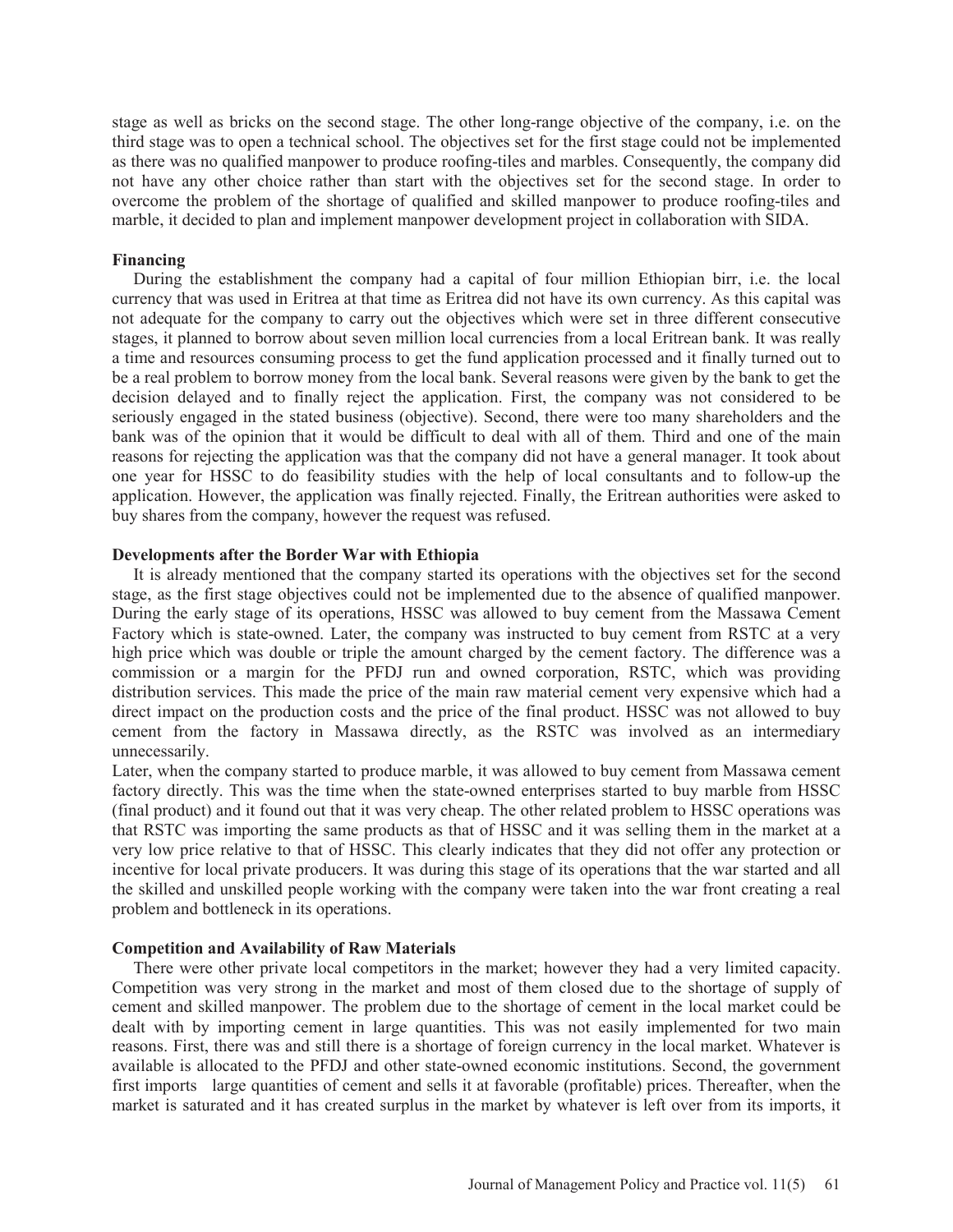allows the importation of the private businessmen. However, it is difficult for the private businessmen to sell their products as the stated-owned economic institutions have already imported large quantities and sold their imports at a profitable price in the early stages and overflowed the market at a very low price in the later stages. The businessmen have two main disadvantages in this context. On the first place, there would not be any market left for the private businessmen and if there is any left the private sector cannot compete with the PFDJ-owned economic institutions mainly due to price and being late in the market. To sum up, as discussed in this paragraph, the state intervenes in the market with its hostile attitude to the private sector for the purpose of creating a competitive edge for its own firms and the disadvantage of the private sector.

 In addition, the state-owned economic institutions have several advantages relative to the private firms. First, the hard currency for the PFDJ-owned economic institutions is obtained from the official market, which is much cheaper from that of the parallel market, where the private sector obtains hard currency. Second, the PFDJ institutions import goods without paying customs duties, whereas a private firm has to pay customs duties. Third, the costs of the importation of the state-owned economic institutions are very low as they do not pay port tax, customs duties and annual income tax. However, for the firms operating in the private sector, the state determines prices and requests them to pay annual tax assuming that they will make a profit.

 Sometimes, they even sell their products at a loss in order to block private businessmen from selling their products. This is because the market will buy the products of the PFDJ economic institutions as they offer their products at a very low price relative to the private sector and well in advance. This helps them to develop a competitive advantage and to eliminate firms from the private sector. Once the firms from the private sector are eliminated or very much weakened, they can double or triple their prices to cover their losses if they have incurred any loss. They can sell their products even if they are very expensive as they have dominated the market by eliminating firms from the private sector and the market does not have any other alternative rather than to buy what is available and supplied by the state-owned firms.

On top of what is discussed above, the PFDJ economic institutions have access to a wide range of transportation facilities and that creates an advantage in their operations and to dominate the market. They have also several other advantages. This among other things includes that, everything is decided by the state and it can issue and change commercial laws and proclamations every now and then to create a favorable situation for its own firms and to make it complicated for firms in the private sector.

### **The Current Position of HSSC**

 HSSC has lost almost all of its initial capital and it is only one person who is working and managing the company, out of the 20 people who were working before the war started. The individual who is running the company produces bricks and sells by himself which can enable him to cover his operation costs. There are no contacts among the shareholders in the Diaspora and the person who is managing the company. The shareholders would like to sell the company. However, it is difficult to find a firm or a person who is ready to buy the company as there would not be anybody willing to do any investment in the business environment which is very risky. As a matter of fact, the risk is that there is a hostile/unfriendly attitude of the government towards the private sector.

### **DISCUSSION**

 In this section, the analysis will be carried out by linking the three different types of empirical evidence presented in the preceding section to the five economic models for the management of an economy discussed after the introduction in this article. All the various types of empirical evidence in this article clearly illustrate that almost all the essential and critical resources in the Eritrean economy are strictly controlled and to a large extent owned by the state. The government can at any time claim ownership and sells land, at anytime, anywhere in the country, at a rate unilaterally fixed by it. It knows that this is an indefensible act and whenever it is asked about this issue it flatly rejects the sales of land in the country. In addition to land, any other material resource available in the market is also under the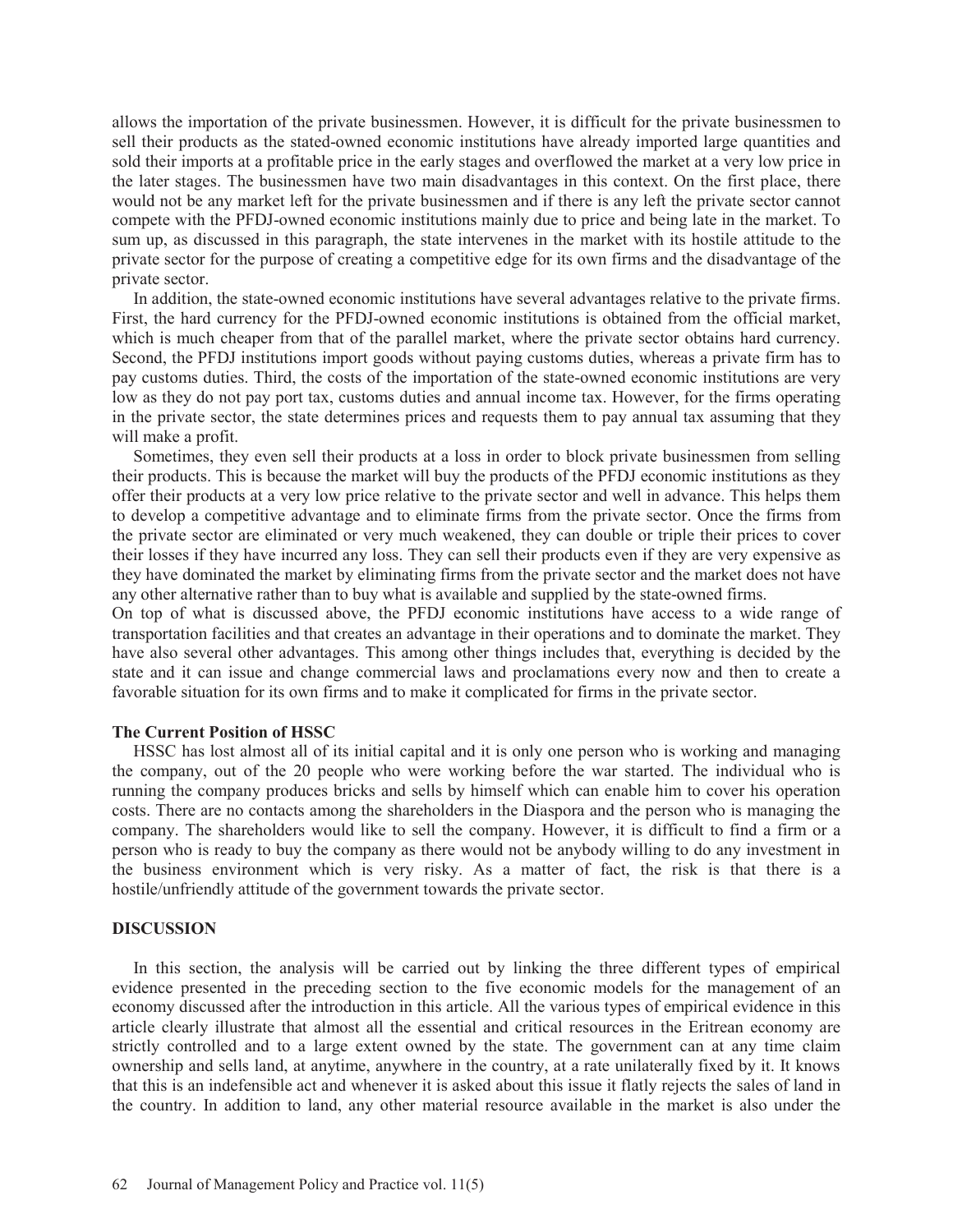complete control of the state, which can either sell or use in any form it wants. It can conscript an unlimited amount of free labor at any time in the country for an unlimited period of time. A very nominal compensation can be paid to the conscripted laborers. However, the remuneration paid to the conscripted laborers is really insignificant considering the galloping or prevailing hyperinflation in the country. It also has a full control of the financial resources as to their ownership, allocation and regulation. Especially, whatever and whichever hard currency is available is up till 100 % reserved for the state and its economic institutions. The sale of land to the Eritreans in the Diaspora is also the other main source of hard currency for the state. There is a very small and insignificant private sector in the market and whenever it is in need of a hard currency, it obtains hard currency on the black/parallel market at a rate which is around 60 % higher than the rate in the official market. This is one of the decisive factors as to the competitive position the public sector and all other state-owned economic institutions can build and maintain in the market relative to the private sector.

 The state claims and declared in different occasions that it is committed to market economy, in the ownership and allocation of resources as well as the management of the market. However, none of the empirical evidence above presented shows any resemblance or similarity to how a market economy or a mixed economy is structured and functions. It has been observed and found out that how resources are owned, managed and allocated is a typical characteristic of a command economy. Specifically, the linkage clearly depicts that the way the Eritrean economy is managed, structured and functions is by applying/following the command economy model, however in an improperly planned and poorly coordinated manner, as it does not consistently follow any clear pattern. This is not to say that there is no planning in the country. However, the individual and the strongest decision maker in the economy of the country, i.e. the president can make unilaterally any decision, change policies and take any action irrespective of the plans already laid down without consulting the concerned bodies. He goes to the extent of ordering sellers to repurchase their sales and purchasers to resell their purchases, which is unique in the management of a market in the international economy.

 Moreover, the empirical evidence presented in this work also clearly illustrates that there is some sort of command economy network in the market, which is built by the economic institutions and agencies of the PFDJ to implement its command economy model. In this network, it is the state which decides what should be produced, by whom, and how it should be allocated which is also one of the typical characteristics of the centrally planned economy model. Prices are also determined directly and indirectly in the same way as the above as the structure and functioning of the planned economy network, which is directly the opposite as to how the economy is managed in the market economy and the mixed economy models. Competition does not play any significant role in the market, as all the resources are owned, allocated and managed by the state. The state does not only develop, implement and manage the market regulating mechanisms. At the same time it is also a dominant business entity in some areas and a monopolist actor in some other areas in the market. This is because it owns and manages several economic institutions which are called as private institutions. These institutions are operating at several levels in the manufacturing and distribution as well as consumption channels in most or in all sectors of the economy. They function among other things as importers, producers, distributors, consumers and exporters in the command economy network. Several clear examples are given in this work, where the state decides who should and should not do what in the market. Resources optimization, efficiency and effectiveness are not the guiding principles in resources ownership, allocation, management, production and usage as well as in the coordination of the market.

 Not only that the state encourages and helps its economic institutions to dominate and in some instances to fully control or monopolize the market, however, it also discourages and blocks the private sector in its operations and performances in the market. This is in contrast to its claim of developing an appropriate framework as an incentive for encouraging the growth of the private sector. Such policy and actions enabled the state-owned economic institutions to dominate the market and to incapacitate the private sector. The government controls and almost owns all the resources available in the country and it gives priority to its economic institutions in allocating and utilizing these resources. It has also a full control of the market which in combination of resources ownership can give it competitive advantage in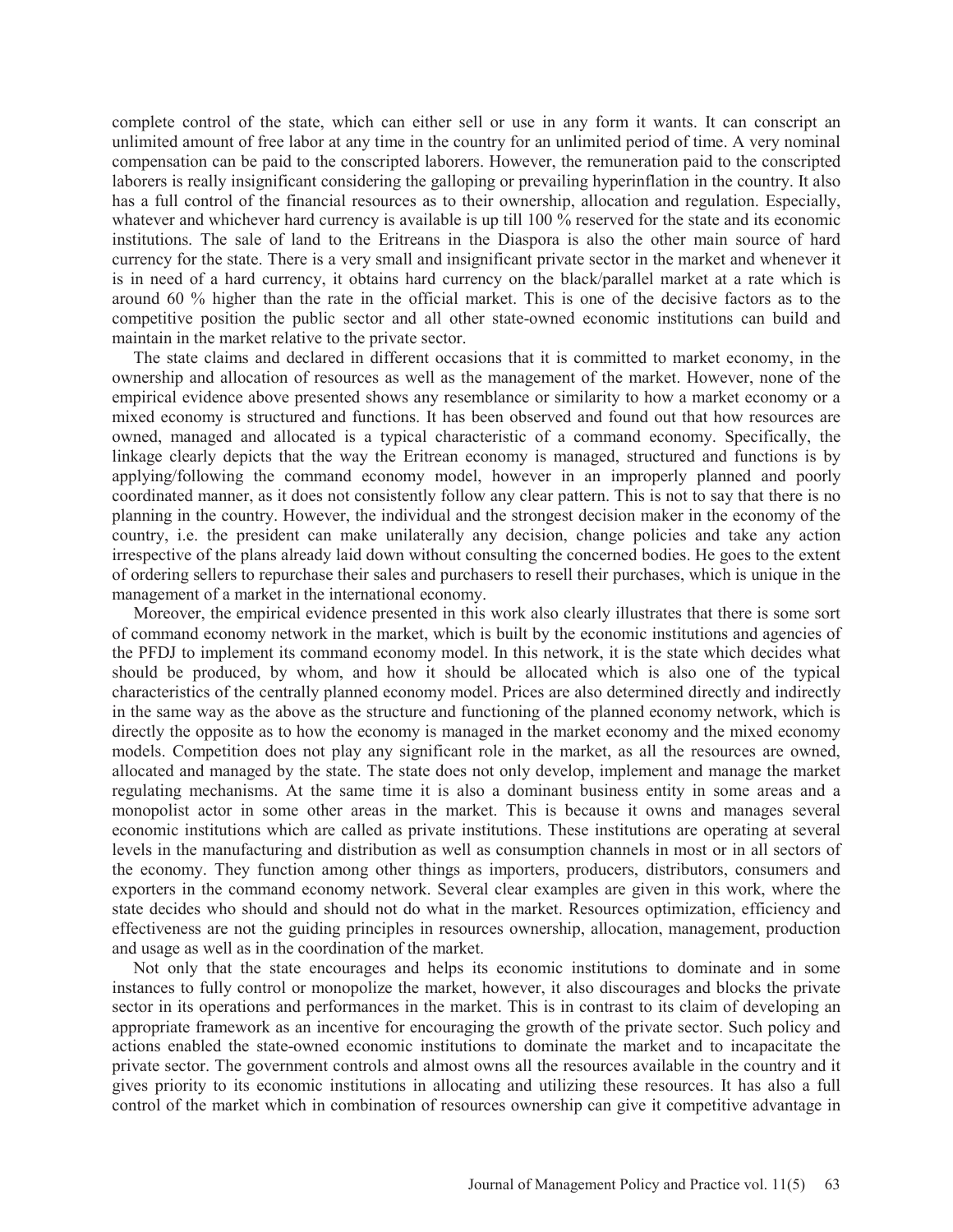the market. Consequently, there are shortages of several supplies, higher prices, deteriorating qualities, diminishing employment opportunities, continuously increasing cost of living and social problems. All these problems could be avoided or to some extent could be solved and improved if there was a strong functioning private sector. In other words, if the government intervention in the economic life of the country could be reduced to a reasonable level, all these problems could have been solved or at least be reduced to a low level.

 The above approach of managing the economy is contrary to the policy the state claims to be implementing in the market. In brief it promises that both foreign and domestic private investors will be allowed to operate freely in all sectors of the economy and the government is really committed to privatize the state-owned institutions. This is in a very clear contradiction to how the market is managed in practice as we have seen in the empirical evidence presented. Moreover, the PFDJ has also promised in different occasions that it would counteract the accumulation of substantial profits by businessmen, by making commodities reach the market at a reasonable price. This statement alone is in contradiction to the market economy model. This would and has never been put into practice, because the more the state intensifies its intervention in the market operations, the more the shortage is created and the more the prices go up. Both the IMF and the World Bank advised the government to take the necessary measures to boost the economy among other things, by making foreign exchange available through the banking system, by making their policy transparent and by removing unnecessary government controls in the economy.

 The other point that can be raised in this context is that, the measures taken by the government purely contradict with what it claims to do and what it does in practice. The case in point is the critique it forwards to the NGOs by accusing them of the inappropriate use of resources. It believes that the way they use resources hinders its goal of promoting self-reliance. What is the impact of the desire to promote self-reliance and the negative attitude towards NGOs finally on the economic development of the country? They are contradictory and irreconcilable approaches which cannot enable the country to achieve its goals of sustainable economic development.

 To sum up the discussion, not only that there are no signs of applying/following the market economy and the mixed economy models, even the partnership model is totally ignored in Eritrea. Not even the public policy supremacy model is the guiding principle of managing the Eritrean economy, although some signs of the model can be noticed sporadically in the market. However, all the empirical evidence presented in this paper clearly shows that there is a hostile and unfriendly state attitude towards the private sector, which is a typical character of command economy which is more or less the same as the command (centrally planned) economy.

### **CONCLUSIONS**

 Several conclusions can be drawn from this study. One conclusion is that despite conflicting signals given by the government, the economic model being applied in the Eritrean economy is a militarist command economy model. Secondly, the state has managed to build up a command economy network of relationships in the market. This network of relationships which is mainly focused on the market in particular and the economy in general exists and operates both in the domestic market and abroad. All significant actors in this network are the PFDJ-owned economic institutions as well as several public institutions, which the state incorrectly calls "private firms". In this work this double standard is called the paradox of the state-owned private enterprises. It is this network that these institutions utilize to develop competitive advantage as all firms which are members of this network have a monopolistic or at least a dominant position in the market. All those institutions are established (built-up), owned, financed, managed and supported by the government to monopolize the market.

 The third conclusion is that there is no quality, efficiency and customer needs satisfaction based competition in the market, as the government's economic model has helped the state-owned firms to have market dominance in few areas and market monopoly in most sectors of the market. In other words, the Eritrean market is reserved for the PFDJ-owned economic institutions. Cooperation and competition exist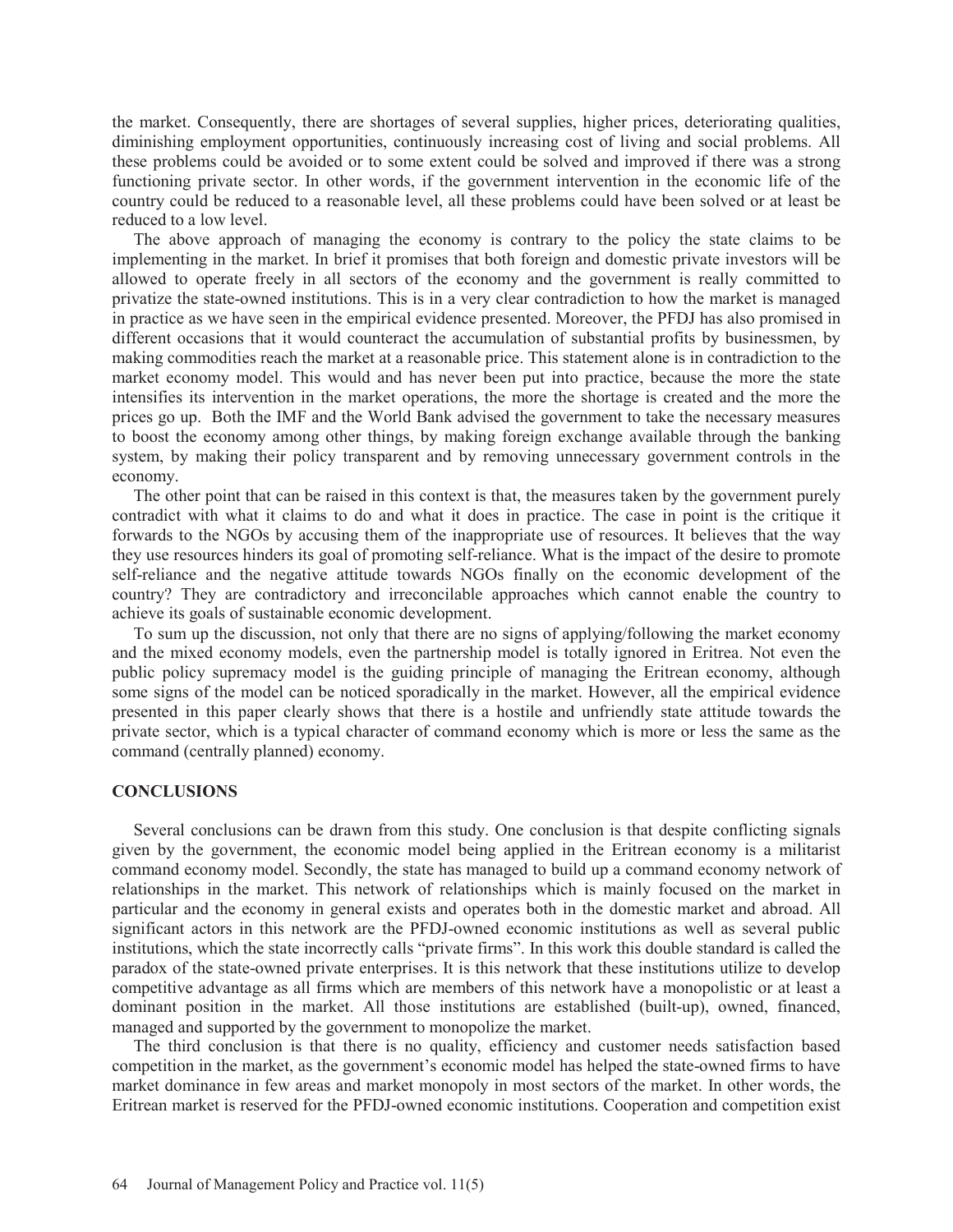in the market, however they operate on an unfair and unequal footing and they are not determined by the interaction among the various market forces. The state-owned institutions cooperate among themselves as a means of developing competitive strength and monopolizing the market. They never compete among themselves as they operate in different sectors of the economy which is intentionally done by the policy and decision makers. However, they collaborate in all possible means and ways so that they will dominate the market. They develop a very strong position in the market with the unlimited and excessive support they get from the state and from how the market is structured, regulated and functions. They then direct their efforts to the private sector which is very much weakened and incapacitated by the various visible and invisible measures the state takes to gradually weaken and finally eliminate them from the market.

 The fourth conclusion is that, as it can be observed from the way the market functions and from the successive deterioration of the economic conditions in the country, it can without any doubt be concluded that the market is suffering from excessive and incompetent government intervention in the market. Somewhere in the literature which deals about the Eritrean economy, it is mentioned that there is ignorance of the market economy. However, the position maintained in this paper is that the state is not ignorant of how the market economy functions. It thus concludes that the reason why the state manages the economy the way it does is that it uses the political approach to the management of the economy to maintain and strengthen its political power, instead of giving priority to the economic development of the country. In other words, the main aim of the government is to consolidate its political position by developing its party's (PFDJ's) economy, which is not the same as building the nation's economy. The last conclusion implies that there are two economies in the country. One is the PFDJ economy and the second is Eritrea's economy. What the state is doing is contrary to what it promises and proclaims as envisaged/enshrined in the vision of the nation's building-process. That is squeezing and depleting the Eritrean economy and channeling all resources to the PFDJ economy, not to serve the interest of the Eritrean people but the interest of a certain faction within the PFDJ central office, i.e. the clique in power. In sum, developing the party's economy at the expense of the whole nation's economy enables the party to control and monopolize the political power and the economic, cultural, social and financial resources of the country.

 One clear contradiction can be observed in what the state promises and does in practice. Certain documents which are also referred in this article claim that the government declares that it is committed and at the same time it has developed an appropriate framework as an incentive for encouraging the growth of the private sector, which is one of the cornerstones of the market economy. This has never been put into practice and the government continuously accentuates/exacerbates its hostile attitude towards the private sector and it has become crystal clear that it will eliminate or at least paralyze the business community in the market by waging baseless allegations and creating different types of obstacles and bottlenecks.

# **MANAGERIAL AND RESEARCH IMPLICATIONS**

 Management should focus on a market niche which is not satisfied or neglected by the PFDJ-owned economic institutions. Identifying such a niche and developing the appropriate products and services for such a need can help a firm to develop a market position which can easily be maintained and strengthened continuously. If the firms succeed in the niche strategy they can easily develop, strengthen and maintain their position in the market. Another managerial implication that can be done from this study is that a firm has to develop unique products or services with substantial differences from those offered by the PFDJowned firms which are already operating in the market. In other words, firms should develop products and services which can easily be understood to be unique by the market. The third implication for management is to get the confidence and support from the state which is a strong policy maker and a strong actor in the market. If that is done, management can develop a collaborative agreement with some of the government-owned economic institutions in the form of a joint venture. However, if such joint ventures turn out to be successful, they can easily be dissolved to make them fully owned by the state which creates uncertainties and management should therefore develop a risk management approach when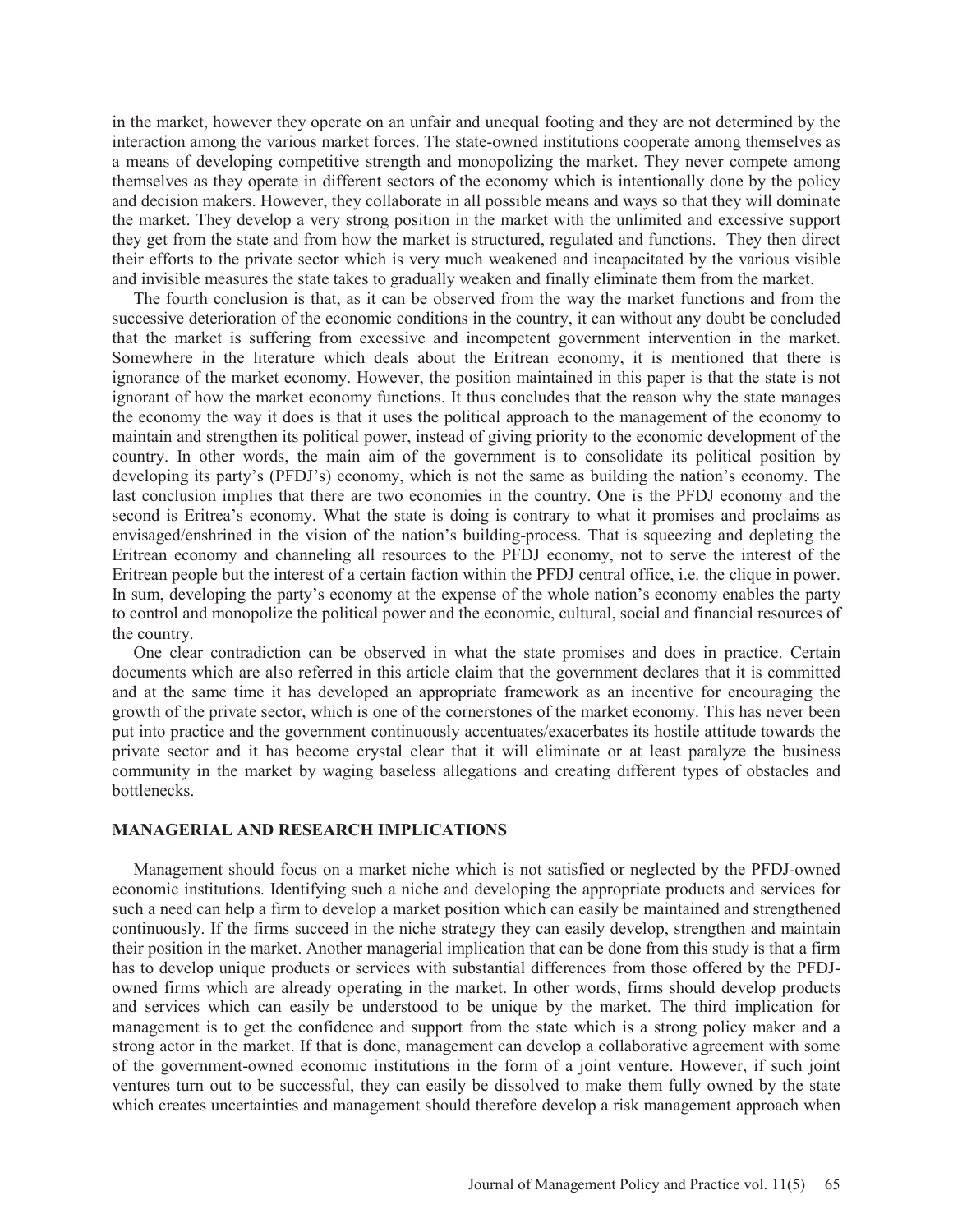it is engaged in a collaborative agreement with the government. To handle this problem the firm has to insulate itself from whatever measures that could be taken by the government. Specifically, this can be like developing a unique competence that can enable the joint venture to survive and strengthen its position in the market. It should also be very careful so that the unique competence would not be copied and used by some other state-owned firms. The final management implication which can be drawn from this article is that management should develop or acquire resources which the command economy network built by the state is in a dare need. This can make the firm as a supplier or a sub-supplier of the PFDJ-owned economic institutions if it is the only producer and supplier of this resource. To secure its position the firm should continuously develop a unique competence for the development and management of this unique resource and make it very difficult to be copied by potential competitors.

 One of the main research implications that can be done from this study is that there is a need to conduct further research to determine which economic path, i.e. which economic management model is appropriate or suits the Eritrean economic reality in order to achieve sustainable growth and development. In sum, to identify the market management model, which can enable the country to grow in a sustainable way?

 Another research issue to be carried out and which is closely related to the above is also to find out or to define the demarcation or a division of the various sectors of the economy that the public and private sector should operate in. Future research should also focus on the issue of how the private and public sectors should coordinate their activities in order to be able to achieve a maximum impact to hit/attain the main targets of the country's economic visions and policies. Future research should also address the question of which existing and additional institutions in Eritrea are necessary to adopt and implement a viable economic model for the Eritrean economy. Finally, research should also be carried out to identify the main reasons why the PFDJ government claims to implement a market economy model, when in practice it is applying a militarist command economy model which is more dysfunctional than the failed command economy model to run the continuously deteriorating and depleting Eritrean economy.

# **POLICY RECOMMENDATIONS**

 It is the excessive and unabated government intervention in the economic life of the country which is, if not the only, one of the main stumbling blocks that hinders the economic development of the country. Therefore, the results achieved in this paper enable us to recommend reduced involvement of the government in the economic activities of the country. It should further create favorable conditions and encourage the private sector to prosper and grow. This should be accompanied by minimizing the role played by the public sector in the market. This is to strictly recommend the public sector to be involved in those sectors which are absolutely necessary and where the private sector is not in a position or does not possess the necessary competence and resources to be an active actor in.

 All the bureaucratic and administrative bottlenecks, the role of the state in the commercial life of the country and the absence of transparency throughout the state apparatus have to be dealt with properly by developing appropriate mechanisms if the country is going to boost the trust of foreign investors and if the private sector is going to prosper. Related to the last issue, the state should also launch an appropriate privatization program and implement it without any reservation and pretension. This should be accompanied by an appropriate privatization framework which should be developed and adjusted depending on how the privatization program proceeds in practice. It is to be recommended also that the government in collaboration with the IMF and the World Bank develop an appropriate economic model which reflects the reality of the Eritrean economy in order to be able to achieve sustainable growth. To be successful the tripartite should define the problems of the Eritrean economy and develop a common view as to the root causes of the problems and possible measures before they proceed with recommending what the solutions should be.

 The monetary policy recommendation to be done in this work is that the Central Bank of Eritrea has to be autonomous and the government should not instruct the bank to bump money into the market. In other words, the role of the fiscal policy should be adjusted to how an open economy works.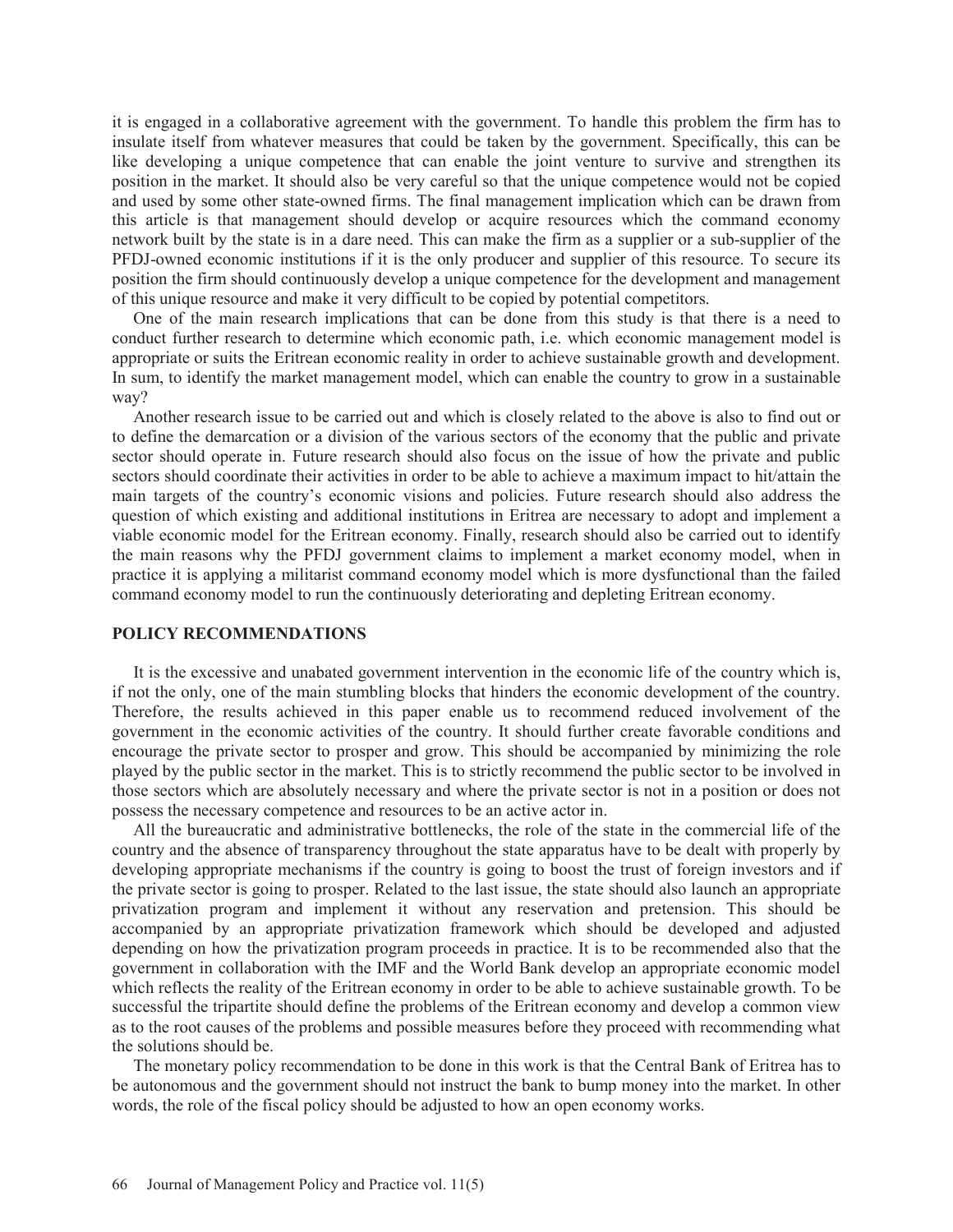Finally, appropriate measures should also be taken to reduce government spending and to deal with the problem of the deficit. Success would very much depend on developing appropriate fiscal policy in order to reduce government spending.

# **ENDNOTES**

- 1. http://usinfo.state.gov/products/pubs/market/mktec1.htm
- 2. http://www.asiatradehub.comIchina/rwo.asp
- 3. http://usinfo.state.gov/products/pubs/market/mktec1.htm
- 4. Two people were interviewed from Sgalet Clearing and Forwarding Enterprise, i.e. the manager and the owner. Another two people were also interviewed from Hidri Swuat Share Company, which held medium level management positions.
- 5. These enterprises are not owned by the Eritrean people. However, they are owned by the government of the PFDJ. The author would like to make a clear distinction between the two governments in Eritrea, one is the official and visible Eritrean government and the second is the unofficial and invisible, but which is in practice ruling the country. The one which is invisible and which in practice is ruling the country is the PFDJ government or the G1 government. The enterprises which are called state-owned enterprises in this article are owned by the PFDJ powerful government, not by the Eritrean powerless official government.
- 6. These enterprises are not at all established to serve the interest of the public.
- 7. For details, look at the following sections in which the Mass Organizations are discussed.
- 8. General Estifanos Seyoum was the Director General of the Eritrean Inland revenue until August, 2001.
- 9. Most of the information about the PFDJ-owned institutions is based on the Gedab Investigative Report of November 5, 2003. However, some other sources are also referred though to a limited extent. It might seem that the information is based on limited source, however, the author does not have any doubt about the accuracy of this information, as it is found to be confirming his own hold views, experience and position as to how the Eritrean market is being managed and is structured.
- 10. The sources of this information are the manager and owner.
- 11. Until 1975 MSLC was operating as a private firm in Eritrea. However, it was nationalized in 1975 by the Dergue and transformed to a government owned corporation.
- 12. The information for writing this case was obtained by interviewing two people, i.e. the manager and another from middle management position.

# **REFERENCES**

Africa Business, (2001). *Counting the cost of war - Economic costs of Eritrean war with Ethiopia*, January 2001.

Africa Business, (1997). *Eritrea: The Making of a Nation*, May 1997.

Africa News, (2005), *Eritrea gets state food shops*, March 18, 2005.

Asmarino.Com – 041105\_2.htm

Biersteker, Thomas, J. (1990). Reducing the Role of the State in the Economy: A Conceptual Exploration of the IMF and World Bank Prescriptions. *International Studies Quarterly*, Vol. 34 (pp. 477-492).

Business America, (1997). *The new nation of Eritrea offers some of the most promising commercial opportunities in East Africa*, Volume 1/18, n8, August 1997, p.12.